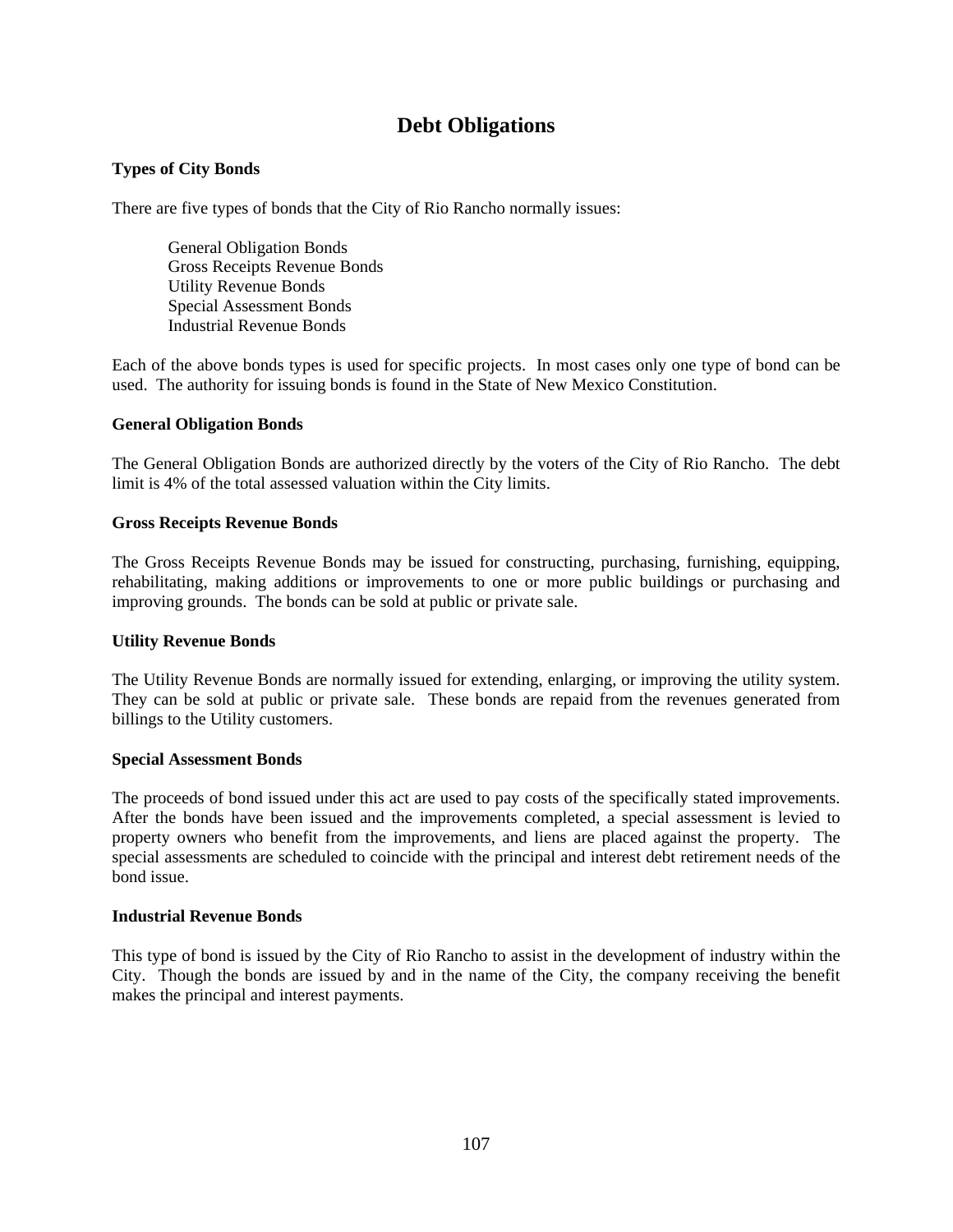#### **Bond Ratings**

To attain the lowest possible interest rates on its bond issues and ensure the largest market for its bonds, the City obtains a credit rating from a major rating service. Ratings are based on the City's perceived ability to repay principal and interest through cash reserves and taxes. The better the rating, the lower the cost of interest that will be paid to bondholders, thus saving money for taxpayers. The major rating services are Moody's Investor Service and Standard & Poor's and Fitch IBCA. A comparison of their respective ratings and the meanings of these ratings are provided below:

| Rating                           |                                            | Description                                                               |
|----------------------------------|--------------------------------------------|---------------------------------------------------------------------------|
| $\mathbf{Mody's}\left( 1\right)$ | <b>Standard &amp; Poor's</b><br>(S & P)(2) |                                                                           |
| Aaa                              | AAA                                        | Best quality. Extremely strong capacity to pay<br>principal and interest. |
| Aa                               | AA                                         | High quality. Very strong capacity to pay<br>principal and interest.      |
| A                                | $\mathsf{A}$                               | Upper medium quality. Strong capacity to pay<br>principal and interest.   |
| Baa                              | <b>BBB</b>                                 | Medium grade quality. Adequate capacity to pay<br>principal and interest. |
| Ba & lower                       | BB & lower                                 | Speculative quality. Poor capacity to pay principal<br>and interest.      |

- (1) Moody's adds the number one to three on grades A and Baa to indicated greater strength within these categories.
- (2) Standard & Poor's may add a plus (+) or a minus (-) to grades AA through BB to indicate relative strength within these categories.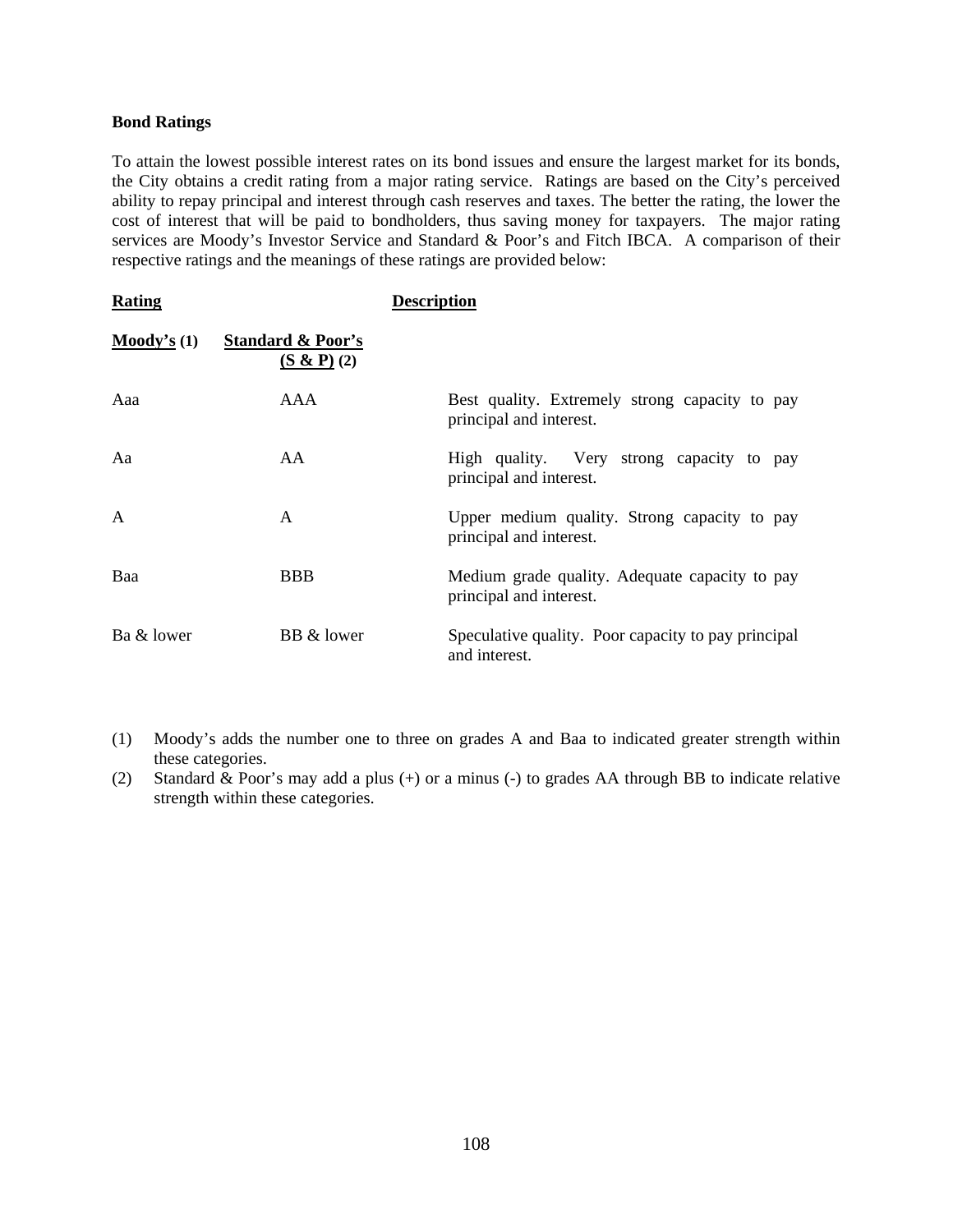# **Current Outstanding Bonds**

Current outstanding bonds issued by the City of Rio Rancho have received the following ratings:

| <b>Issue Date</b> | <b>Description</b>                                      | Original<br><u>Amount</u> | <b>Rating</b>     |                            |
|-------------------|---------------------------------------------------------|---------------------------|-------------------|----------------------------|
| 01/15/99          | Water & Wastewater System<br>Refunding, Series 1999     | \$72,155,000              | AAA<br><b>AAA</b> | S & P<br><b>Fitch IBCA</b> |
| 06/01/02          | State Road 528 Impr., Series 2002                       | \$5,000,000               | A1                | Moody's                    |
| 12/23/03          | NM Gross Receipts Tax Refunding<br>Series 2003          | \$4,465,000               | Aaa               | Moody's                    |
| 03/16/04          | Water & Wastewater System<br>Series 2004                | \$4,395,000               | AAA<br><b>AAA</b> | S&P<br>Fitch               |
| 08/17/04          | <b>Library Construction Bonds</b><br>Series 2004        | \$5,500,000               | A1<br>$AA-$       | Moody's<br>Fitch           |
| 06/29/05          | <b>Taxable Event Center Revenue</b><br>Series 2005      | \$35,750,000              | A2<br>A           | Moody's<br>S&P             |
| 07/13/05          | Water & Wastewater Series 2005                          | \$21,225,000              | A<br>A            | S&P<br>Fitch               |
| 07/27/05          | NM Gross Receipts Tax Revenue<br>Series 2005            | \$18,130,000              | A1<br>$A+$        | Moody's<br>S&P             |
| 05/31/06          | <b>General Obligation Building Bonds</b><br>Series 2006 | \$7,000,000               | Aaa<br><b>AAA</b> | Moody's<br>Fitch           |
| 02/28/07          | Water & Wastewater Revenue<br><b>Improvement Bonds</b>  | \$32,930,000              | A<br>$A+$         | S&P<br>Fitch               |
| 07/16/08          | Water & Wastewater Revenue                              | \$13,240,000              | $AA-$<br>$A+$     | S&P<br>Fitch               |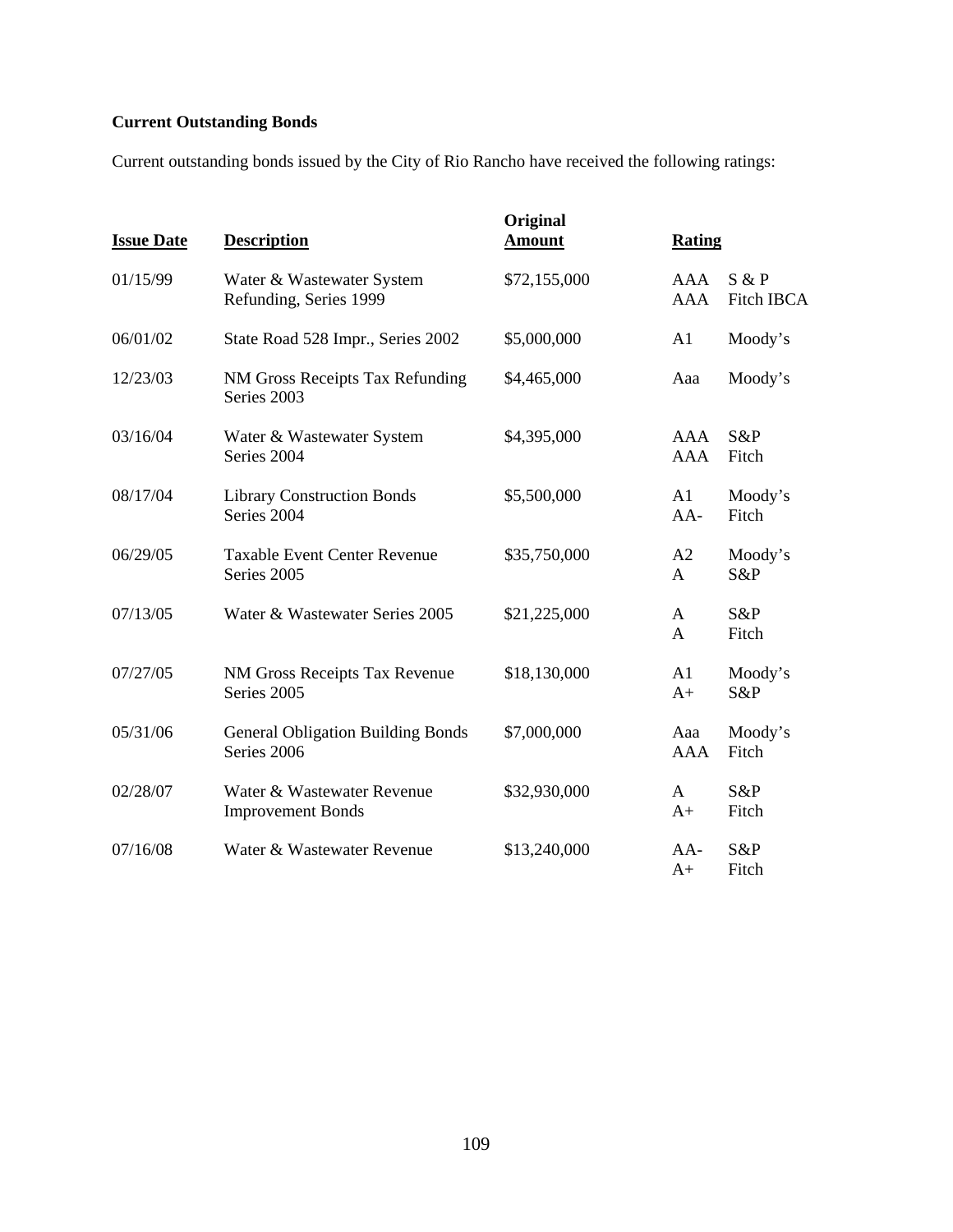### **LONG-TERM OBLIGATIONS AS OF JUNE 30, 2009**

# **DEBT SERVICE REQUIREMENTS**

The annual debt service requirements, principal and interest, for bonded and loan indebtedness are presented in the following table:

| <b>FISCAL</b><br><b>YEAR</b> | <b>GENERAL</b><br><b>OBLIGATION</b> | <b>REVENUE BONDS</b><br><b>WATER/WASTEWATER</b> | <b>REVENUE</b><br><b>BONDS MPEC</b> | <b>REVENUE</b><br><b>BONDS GROSS</b><br><b>RECEIPTS TAX</b> | <b>NM STATE</b><br><b>LOANS</b> | <b>TOTAL</b>  |
|------------------------------|-------------------------------------|-------------------------------------------------|-------------------------------------|-------------------------------------------------------------|---------------------------------|---------------|
| 2009                         | \$2,704,913                         | \$10,892,376                                    | \$2,874,746                         | \$1,695,180                                                 | \$683,214                       | \$18,850,429  |
| 2010                         | 1,784,113                           | 11,042,955                                      | 2,874,651                           | 1,696,180                                                   | 340,677                         | 17,738,576    |
| 2011                         | 1,564,125                           | 11,061,393                                      | 2,876,495                           | 1,697,393                                                   | 325,600                         | 17,525,006    |
| 2012                         | 1,497,938                           | 11,063,390                                      | 2,875,615                           | 1,693,374                                                   | 233,949                         | 17,364,266    |
| 2013                         | 1,503,613                           | 11,058,109                                      | 2,876,290                           | 1,695,074                                                   | 152,838                         | 17,285,924    |
| 2014                         | 1,602,638                           | 11,063,759                                      | 2,877,973                           | 1,693,274                                                   | 152,838                         | 17,390,482    |
| 2015                         | 2,010,156                           | 11,098,739                                      | 2,876,273                           | 1,695,524                                                   | 152,838                         | 17,833,530    |
| 2016                         | 1,514,338                           | 11,083,696                                      | 2,875,068                           | 1,695,274                                                   | 152,838                         | 17,321,214    |
| 2017                         | 1,626,750                           | 11,073,009                                      | 2,875,818                           | 1,697,524                                                   | 152,838                         | 17,425,939    |
| 2018                         | 851,750                             | 11,083,771                                      | 2,877,568                           | 1,697,024                                                   | 152,838                         | 16,662,951    |
| 2019                         | 766,875                             | 11.062.029                                      | 2,875,068                           | 1,693,094                                                   | 152,838                         | 16,549,904    |
| 2020                         |                                     | 11,066,229                                      | 2,873,318                           | 1,692,594                                                   | 152,838                         | 15,784,979    |
| 2021                         |                                     | 11,088,559                                      | 2,877,068                           | 1,694,094                                                   | 152,838                         | 15,812,559    |
| 2022                         |                                     | 11,075,753                                      | 2,872,780                           | 1,697,344                                                   | 152,089                         | 15,797,966    |
| 2023                         |                                     | 6,229,286                                       | 2,873,343                           | 1,697,094                                                   |                                 | 10,799,723    |
| 2024                         |                                     | 6,219,781                                       | 2,873,240                           | 1,693,344                                                   |                                 | 10,766,365    |
| 2025                         |                                     | 5,905,931                                       | 2,877,215                           | 1,696,094                                                   |                                 | 10,479,240    |
| 2026                         |                                     | 4,247,350                                       | 2,874,753                           |                                                             |                                 | 7,122,103     |
| 2027                         |                                     | 4,247,613                                       | 2,875,853                           |                                                             |                                 | 7,123,466     |
| 2028                         |                                     | 4,248,613                                       |                                     |                                                             |                                 | 4,248,613     |
| 2029                         |                                     | 4,246,513                                       |                                     |                                                             |                                 | 4,246,513     |
| 2030                         |                                     | 4.242.588                                       |                                     |                                                             |                                 | 4.242.588     |
| 2031                         |                                     | 4,246,613                                       |                                     |                                                             |                                 | 4,246,613     |
| 2032                         |                                     | 4,247,900                                       |                                     |                                                             |                                 | 4,247,900     |
| 2033                         |                                     | 868,125                                         |                                     |                                                             |                                 | 868,125       |
| 2034                         |                                     | 867,350                                         |                                     |                                                             |                                 | 867,350       |
| <b>TOTAL</b>                 | \$17,427,206                        | \$204,631,427                                   | \$54,633,130                        | \$28,819,475                                                | \$3,111,249                     | \$308,622,487 |

The above table does not include compensated absences or capital leases.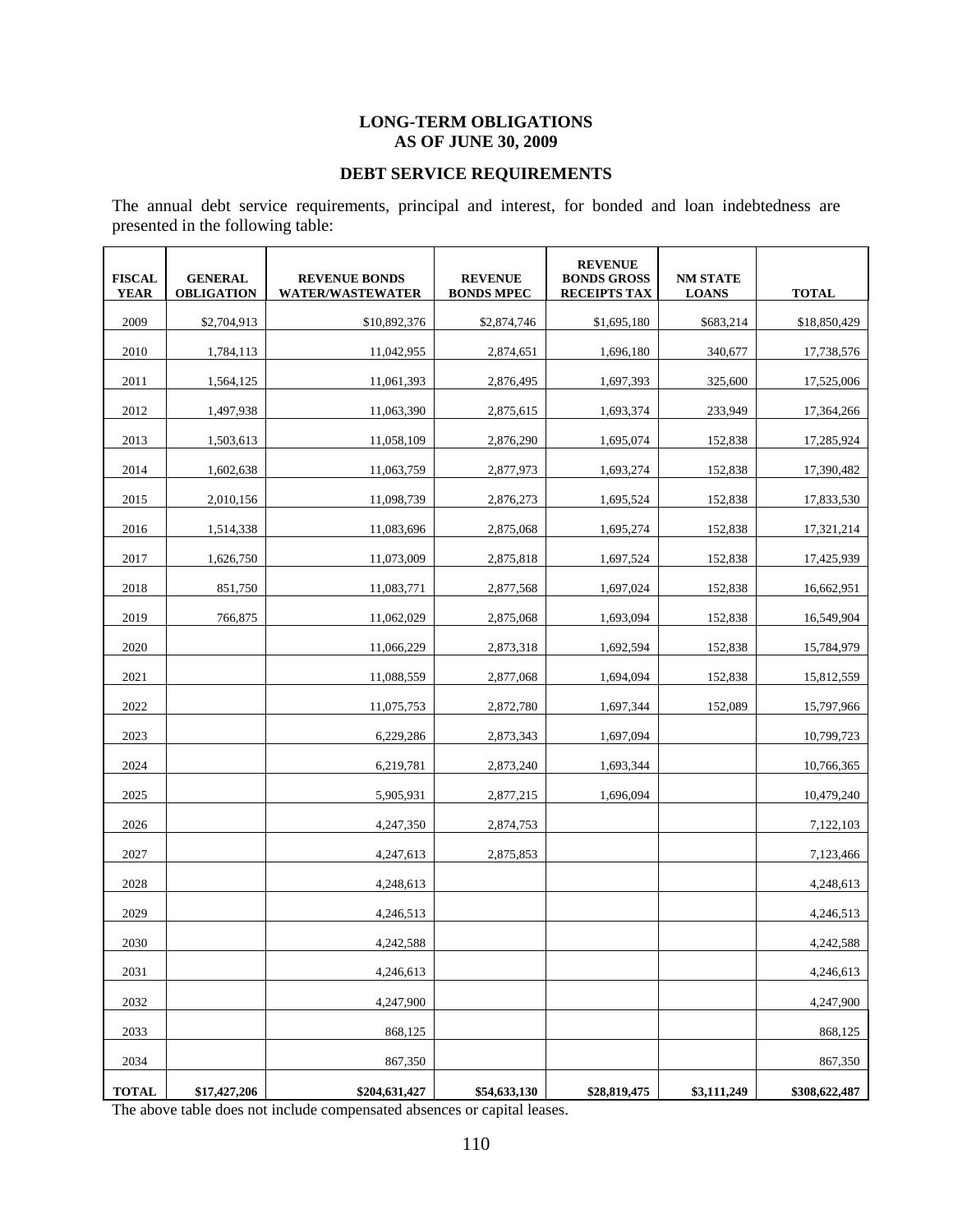| <b>GENERAL OBLIGATION BONDS</b>                                                              |                     |                                             |                                     |                                               |                         |                          |                        |                           |                                               |
|----------------------------------------------------------------------------------------------|---------------------|---------------------------------------------|-------------------------------------|-----------------------------------------------|-------------------------|--------------------------|------------------------|---------------------------|-----------------------------------------------|
| (A)<br><b>BOND</b>                                                                           | (B)<br><b>ISSUE</b> | (C)<br><b>Issue Date</b><br><b>INTEREST</b> | (D)<br>ORIGINAL<br><b>AMOUNT OF</b> | (E)<br><b>OUTSTANDING</b><br><b>PRINCIPAL</b> | (F)<br><b>PRINCIPAL</b> | (G)<br>Date<br>Principal | (H)<br><b>INTEREST</b> | (1)<br>Date<br>Interest   | (J)<br><b>OUTSTANDING</b><br><b>PRINCIPAL</b> |
|                                                                                              | <b>DATE</b>         | <b>RATE</b>                                 | <b>BOND ISSUE</b>                   | <b>AMOUNT</b>                                 | <b>Payments</b>         | Due                      | Payments               | Due                       | <b>AMOUNT</b>                                 |
|                                                                                              |                     |                                             |                                     | @ Beginning FY                                | Due this FY             |                          | Due this FY            |                           | @ Yr end                                      |
| <b>GENERAL PURPOSE</b>                                                                       |                     |                                             |                                     |                                               |                         |                          |                        |                           |                                               |
| GO Bonds, Series 2002 (State Road 528 Improvements)                                          | 6/1/2002            | 4.43%                                       | 5,000,000                           | 2,975,000                                     | 300,000                 | 8/1/2008                 |                        | 115,800 8/1/08 & 2/1/09   | 2,675,000                                     |
| GO Bonds, Series 2004 (Library)                                                              | 8/17/2004           | 3.43%                                       | 5.500.000                           | 4,750,000                                     | 700,00                  | 8/1/2008                 | 158.863                | 8/1/08 & 2/1/09           | 4,050,000                                     |
| GO Bonds, Series 2006 (Aquatic Center)                                                       | 5/31/2006           | 4.55%                                       | 7,000,000                           | 6,600,000                                     | 1,150,00                | 8/1/2008                 |                        | 280,250 8/1/08 & 2/1/09   | 5,450,000                                     |
|                                                                                              |                     |                                             |                                     |                                               |                         |                          |                        |                           |                                               |
|                                                                                              |                     |                                             |                                     |                                               |                         |                          |                        |                           |                                               |
| <b>GENERAL PURPOSE Total</b>                                                                 |                     |                                             | 17,500,000                          | 14,325,000                                    | 2,150,000               |                          | 554.913                |                           | 12,175,000                                    |
| <b>WATER &amp; SEWER</b>                                                                     | 1/15/1999           | 4.50%                                       |                                     |                                               |                         |                          |                        | 3,172,960 11/15/08&5/15   |                                               |
| Water & Wastewater System Bonds, Series 1999<br>Water & Wastewater System Bonds, Series 2004 | 3/16/2004           | 3.50%                                       | 72,155,000<br>4,395,000             | 64,280,000<br>3,750,000                       | 3,260,000<br>180,000    | 5/15/2009<br>5/15/2009   |                        | 144,504 11/15/08&5/15     | 61,020,000<br>3,570,000                       |
| Water & Wastewater System Bonds, Series 2005                                                 | 7/13/2005           | 4.49%                                       | 21,225,000                          | 18,920,000                                    | 770,000                 | 5/15/2009                |                        | 889,143 11/15/08\$5/15    | 18,150,000                                    |
| <b>WATER &amp; SEWER Total</b>                                                               |                     |                                             | 97,775,000                          | 86,950,000                                    | 4,210,000               |                          | 4,206,607              |                           | 82,740,000                                    |
| <b>GO BOND TOTAL</b>                                                                         |                     |                                             | \$115,275,000                       | \$101,275,000                                 | \$6,360,000             |                          | \$4,761,520            |                           | \$94,915,000                                  |
| <b>REVENUE BONDS</b>                                                                         |                     |                                             |                                     |                                               |                         |                          |                        |                           |                                               |
| <b>GRT</b>                                                                                   |                     |                                             |                                     |                                               |                         |                          |                        |                           |                                               |
| GRT Ref & Impry Revenue Bonds, Series 2003                                                   | 12/23/2003          | 3.12%                                       | 4.465.000                           | 2,085,000                                     | 575,000                 | 6/1/2009                 |                        | 70,956 12/1/08 & 6/1/0    | 1.510.000                                     |
| GRT Improvement Revenue Bonds, Series 2005                                                   | 7/27/2005           | 4.33%                                       | 18,130,000                          | 17,360,000                                    | 225,000                 | 6/1/2009                 | 824.224                | 12/1/08 & 6/1/0           | 17,135,000                                    |
|                                                                                              |                     |                                             |                                     |                                               |                         |                          |                        |                           |                                               |
| <b>GRT Total</b>                                                                             |                     |                                             | 22,595,000                          | 19,445,000                                    | 800,000                 |                          | 895,180                |                           | 18,645,000                                    |
| <b>UTILITY</b>                                                                               |                     |                                             |                                     |                                               |                         |                          |                        |                           |                                               |
| Water & Wastewater System Bonds, Series 2007                                                 | 2/28/2007           | 4.21%                                       | 32,930,000                          | 32,620,000                                    | 320,000                 | 5/15/2009                |                        | 1,437,425 11/15/08&5/15   | 32,300,000                                    |
| Water & Wastewater System Bonds, Series 2008                                                 | 7/16/2008           |                                             | 13,240,000                          | 13,240,000                                    | 255,000                 | 5/15/2009                |                        | 463,345 11/15/08&5/15     | 12,985,000                                    |
|                                                                                              |                     |                                             |                                     |                                               |                         |                          |                        |                           | $\mathbf 0$                                   |
|                                                                                              |                     |                                             |                                     |                                               |                         |                          |                        |                           | $\Omega$                                      |
| <b>UTILITY Total</b>                                                                         |                     |                                             | 46.170.000                          | 45.860.000                                    | 575,000                 |                          | 1.900.770              |                           | 45.285.000                                    |
| OTHER (i.e. Gas, Lodger's Tax)                                                               |                     |                                             |                                     |                                               |                         |                          |                        |                           |                                               |
| Taxable Event Center Revenue Bonds, Series 2005                                              | 6/29/2005           | 4.83%                                       | 35.750.000                          | 34.630.000                                    | 1.165.000               | 6/1/2009                 |                        | 1,709,746 12/1/08 & 6/1/0 | 33,465,000                                    |
| <b>OTHER Total</b>                                                                           |                     |                                             | 35,750,000                          | 34,630,000                                    | 1,165,000               |                          | 1,709,746              |                           | 33,465,000                                    |
| <b>REVENUE BOND TOTAL</b>                                                                    |                     |                                             | 104,515,000                         | 99,935,000                                    | 2,540,000               |                          | 4,505,696              |                           | 97,395,000                                    |
| OTHER LONG TERM DEBT (Loans, i.e NMFA, RUS, BOF)                                             |                     |                                             |                                     |                                               |                         |                          |                        |                           |                                               |
| NMFA/Street Sweeper                                                                          | 6/20/2008           | 2.32%                                       | 231,639                             | 231,639                                       | 68,137                  | 5/1/2009                 |                        | 5,253 11/1/08&5/1/09      | 163,502                                       |
| NMFA/Golf Course Road                                                                        | 8/9/2002            | 3.99%                                       | 1,371,188                           | 348,681                                       | 86,774                  | 5/1/2009                 | 15,855                 | 11/1/08&5/1/09            | 261,907                                       |
| NMFA/SAD VI                                                                                  | 10/6/2006           | 3.58%                                       | 8,764,398                           | 7,733,292                                     |                         | 687,404 11/1/08 & 5/1/09 | 298,832                | 11/1/08&5/1/09            | 7,045,888                                     |
| NMFA/SAD VI                                                                                  | 10/6/2006           | 5.35%                                       | 717,868                             | 633,412                                       |                         | 56,304 11/1/08 & 5/1/09  |                        | 35,138 11/1/08&5/1/09     | 577,108                                       |
| NMED/WWTP                                                                                    | 4/29/2003           | 3.00%                                       | 10,486,627                          | 8,414,645                                     | 452,427                 | 12/2/2008                |                        | 252,439 12/2/2008         | 7,962,218                                     |
| NMFA/Fire Truck                                                                              | 3/9/2007            | 3.62%                                       | 1,649,286                           | 1,614,286                                     | 89,624                  | 5/1/2009                 |                        | 63,214 11/1/08&5/1/09     | 1,524,662                                     |
| NMDOT/SIB Loan                                                                               | 3/10/2006           | 1.50%                                       | 3,600,000                           | 325,677                                       | 325,677                 | 3/1/2009                 |                        | 14,656 3/1/2009           |                                               |
| OTHER LONG TERM DEBT TOTAL                                                                   |                     |                                             | 26,821,006                          | 19,301,632                                    | 1,766,347               |                          | 685.386                |                           | 17.535.285                                    |
| Check $\lceil \cdot \rceil$ if this form is a revision                                       |                     | <b>Revision Date:</b>                       | Revision No:                        |                                               |                         | <b>Revision Date:</b>    |                        |                           | Revised: 02-2007                              |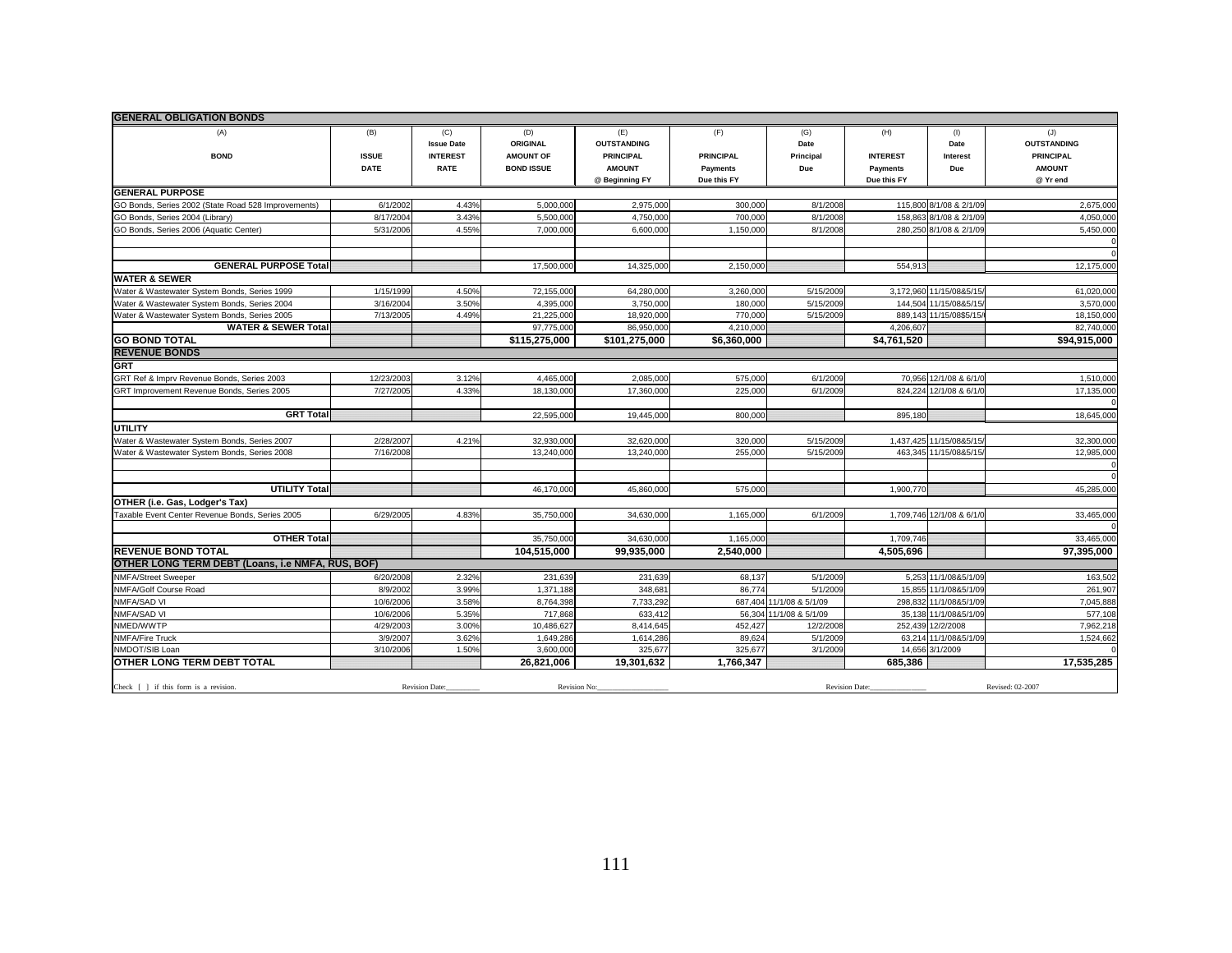#### **GENERAL OBLIGATION BONDS**

Article IX, Section 13 of the New Mexico Constitution limits the powers of a City to incur general obligation debt in an aggregate amount, including existing indebtedness, exceeding four percent of the value of the taxable property within such City as shown by the last preceding general assessment.

#### **Computation of Legal Debt Margin For Fiscal Year 2007**

| Assessed value                       | \$1,840,280,318 |
|--------------------------------------|-----------------|
| Debt limit (4% of assessed value)    | 73,611,213      |
| Debt applicable to limit:            |                 |
| General obligation bonds             | 15,075,000      |
| Less: Amount set aside for           |                 |
| repayment of general obligation debt | 1,506,930       |
| Total net debt applicable to limit   | 13,568,070      |
| Legal debt margin                    | \$60,043,143    |

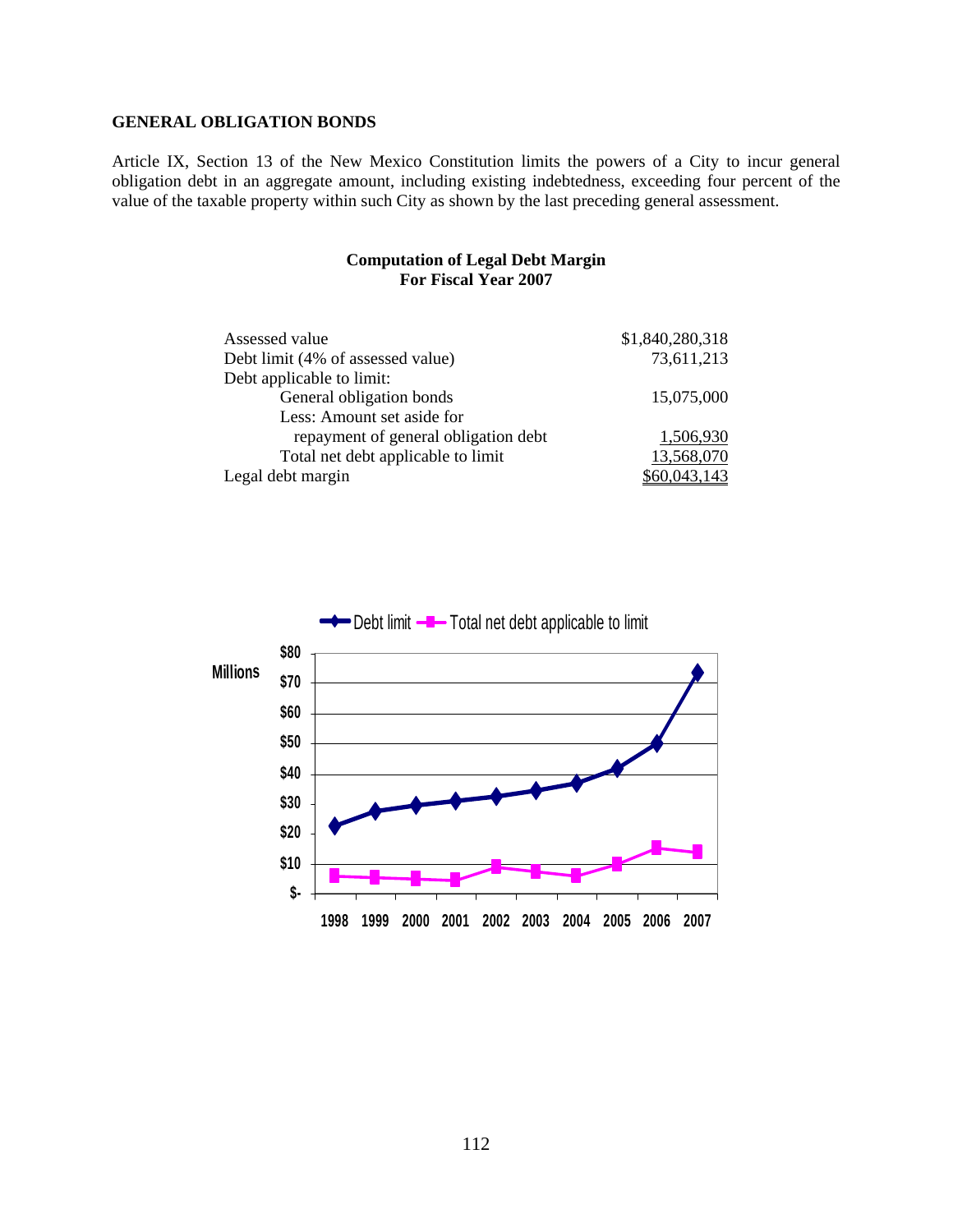# **City of Rio Rancho, New Mexico Ratio of Annual Debt Service Expenditures for General Obligation Bonded Debt to Total General Governmental Expenditures Last Ten Fiscal Years**

|        |           |             |                   |                      | Ratio of Debt<br>Service to |
|--------|-----------|-------------|-------------------|----------------------|-----------------------------|
|        |           |             |                   | <b>Total General</b> | General                     |
| Fiscal |           |             | <b>Total Debt</b> | Governmental         | Governmental                |
| Year   | Principal | Interest(1) | Service           | Expenditures         | Expenditures                |
| 1999   | 420,000   | 329,763     | 749,763           | 30,225,931           | 2.48%                       |
| 2000   | 485,000   | 306,445     | 791,445           | 29,310,213           | 2.70%                       |
| 2001   | 550,000   | 278,943     | 828,943           | 27,954,497           | 2.97%                       |
| 2002   | 625,000   | 247,180     | 872,180           | 31,835,325           | 2.74%                       |
| 2003   | 705,000   | 365,368     | 1,070,368         | 40,434,161           | 2.65%                       |
| 2004   | 1,390,000 | 390,408     | 1,780,408         | 37,587,719           | 4.74%                       |
| 2005   | 1,580,000 | 408,095     | 1,988,095         | 43,451,150           | 4.58%                       |
| 2006   | 1,505,000 | 443,958     | 1,948,958         | 63,279,474           | 3.08%                       |
| 2007   | 1,690,000 | 592,507     | 2,282,507         | 98,087,774           | 2.33%                       |
| 2008   | 750,000   | 617,206     | 1,367,206         | N/A                  | N/A                         |

(1) Excludes bond issuance and other costs.

The City issued general obligation bonds to provide funds for the acquisition, construction, renovation, and equipping major capital facilities. Bonds of this type currently outstanding are as follows:

| <b>Description</b>                                       | <b>Interest Rate</b> | Amount      |
|----------------------------------------------------------|----------------------|-------------|
| General Obligation Bonds, Series 2002                    |                      |             |
| \$5,000,000, issued 6/1/02<br>(Reconstruction of NM 528) | 3.6\% to 5.0\%       | \$2,975,000 |
| Mature Date: 08/01/2010                                  |                      |             |
| General Obligation Bonds, Series 2004                    |                      |             |
| \$5,500,000, issued 8/17/04                              |                      |             |
| (Construction of new Library)                            | 2.5\% to 4.0\%       | \$4,750,000 |
| Mature Date: 08/01/2013                                  |                      |             |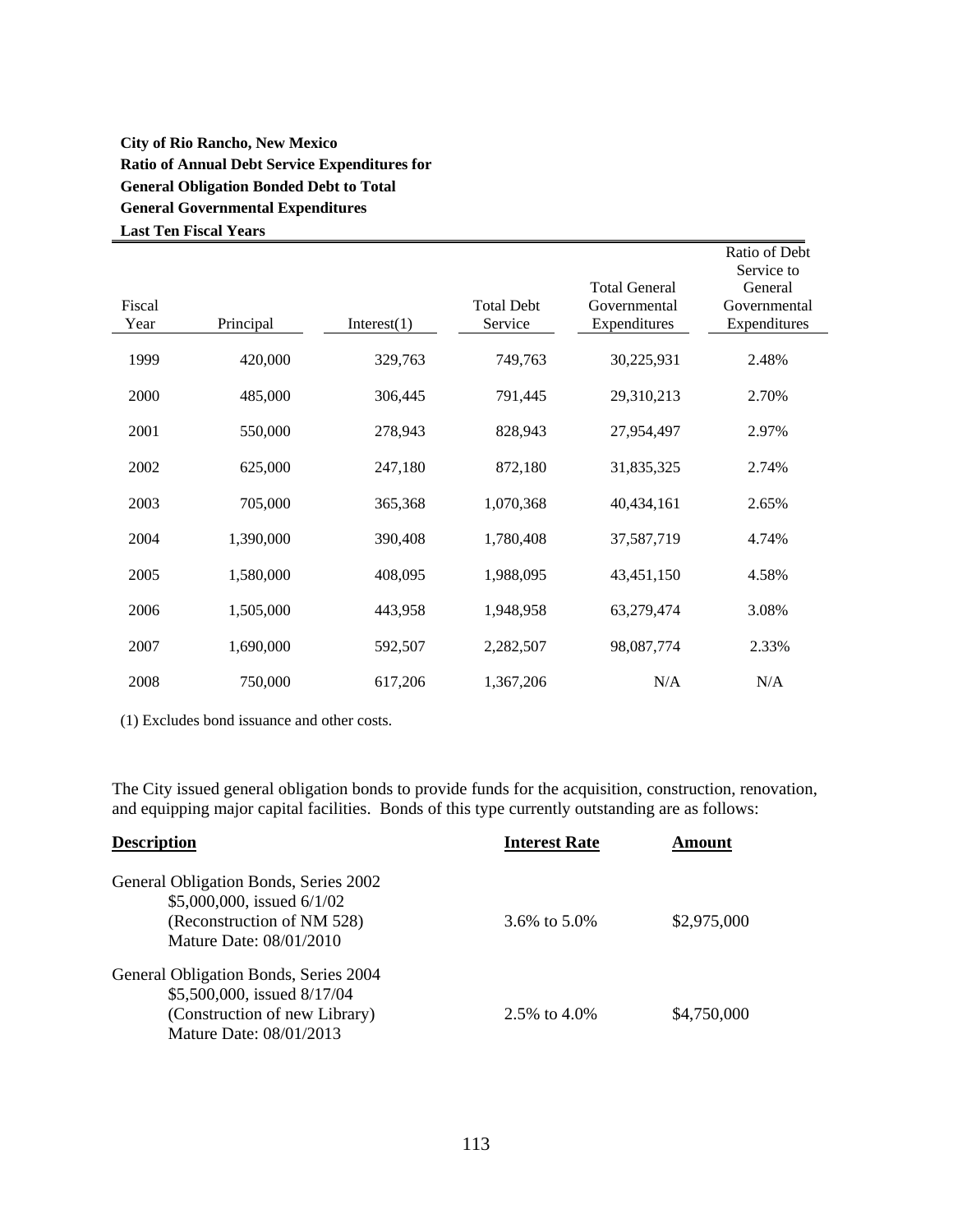# General Obligation Bonds, Series 2006 \$7,000,000, issued 5/31/06 (Construction of new Aquatic Center)  $4.0\%$  to  $5.0\%$  \$6,600,000 \$6,600,000 Mature Date: 08/01/2016 **Total \$14,325,000**

Annual debt service requirements to maturity for all general obligations bonds are as follows:

|              | Period   |                  |                 |                      | Original     | Amount         | Amount       |
|--------------|----------|------------------|-----------------|----------------------|--------------|----------------|--------------|
| Year         | Ending   | <b>Principle</b> | <b>Interest</b> | <b>Total P&amp;I</b> | <b>Issue</b> | <b>Retired</b> | Outstanding  |
|              | 08/01/08 | \$300,000        | \$60,600        | \$360,600            | \$5,000,000  | \$2,325,000    | \$2,675,000  |
| 2009         | 02/01/09 | $\theta$         | 55,200          | 55,200               | 5,000,000    | $\theta$       | 2,675,000    |
|              | 08/01/09 | 350,000          | 55,200          | 405,200              | 5,000,000    | 2,675,000      | 2,325,000    |
| 2010         | 02/01/10 | $\theta$         | 48,550          | 48,550               | 5,000,000    | $\Omega$       | 2,325,000    |
|              | 08/01/10 | 375,000          | 48,550          | 423,550              | 5,000,000    | 3,050,000      | 1,950,000    |
| 2011         | 02/01/11 | $\Omega$         | 41,050          | 41,050               | 5,000,000    | $\Omega$       | 1,950,000    |
|              | 08/01/11 | 400,000          | 41,050          | 441,050              | 5,000,000    | 3,450,000      | 1,550,000    |
| 2012         | 02/01/12 | $\Omega$         | 33,050          | 33,050               | 5,000,000    | $\Omega$       | 1,550,000    |
|              | 08/01/12 | 450,000          | 33,050          | 483,050              | 5,000,000    | 3,900,000      | 1,100,000    |
| 2013         | 02/01/13 | $\Omega$         | 23,825          | 23,825               | 5,000,000    | $\Omega$       | 1,100,000    |
| $2014 -$     | 08/01/13 |                  |                 |                      |              |                |              |
| 2015         | 08/01/15 | 1,100,000        | 50,225          | 1,150,225            | 5,000,000    | 5,000,000      | $\mathbf{0}$ |
| <b>Total</b> |          | \$2,975,000      | \$490,350       | \$3,465,350          |              |                |              |

### **State Road 528 Improvement, Series 2002**

# **Library Construction, Series 2004**

|              | Period        |                  |                 |                      |                       | Amount         | Amount       |
|--------------|---------------|------------------|-----------------|----------------------|-----------------------|----------------|--------------|
| Year         | <b>Ending</b> | <b>Principle</b> | <b>Interest</b> | <b>Total P&amp;I</b> | <b>Original Issue</b> | <b>Retired</b> | Outstanding  |
|              | 08/01/08      | \$700,000        | \$85,556        | \$785,556            | \$5,500,000           | \$1,450,000    | \$4,050,000  |
| 2009         | 02/01/09      | $\overline{0}$   | 73,306          | 73,306               | 5,500,000             | $\theta$       | 4,050,000    |
|              | 08/01/09      | 650,000          | 73,306          | 723,306              | 5,500,000             | 2,100,000      | 3,400,000    |
| <b>2010</b>  | 02/01/10      | 0                | 61,931          | 61,931               | 5,500,000             | $\theta$       | 3,400,000    |
|              | 08/01/10      | 450,000          | 61,931          | 511,931              | 5,500,000             | 2,550,000      | 2,950,000    |
| 2011         | 02/01/11      | $\Omega$         | 54,844          | 54,844               | 5,500,000             | $\Omega$       | 2,950,000    |
|              | 08/01/11      | 400,000          | 54,844          | 454,844              | 5,500,000             | 2,950,000      | 2,550,000    |
| 2012         | 02/01/12      |                  | 48,244          | 48,244               | 5,500,000             | $\Omega$       | 2,550,000    |
|              | 08/01/12      | 400,000          | 48,244          |                      | 5,500,000             | 3,350,000      | 2,150,000    |
| 2013         | 02/01/13      |                  | 41,244          |                      | 5,500,000             | $\theta$       | 2,150,000    |
| 2014-        | 08/01/13      |                  |                 |                      |                       |                |              |
| 2017         | 08/01/16      | 2,150,000        | 184,656         | 2,824,144            | 5,500,000             | 5,500,000      | $\mathbf{0}$ |
| <b>Total</b> |               | \$4,750,000      | \$788,106       | \$5,538,106          |                       |                |              |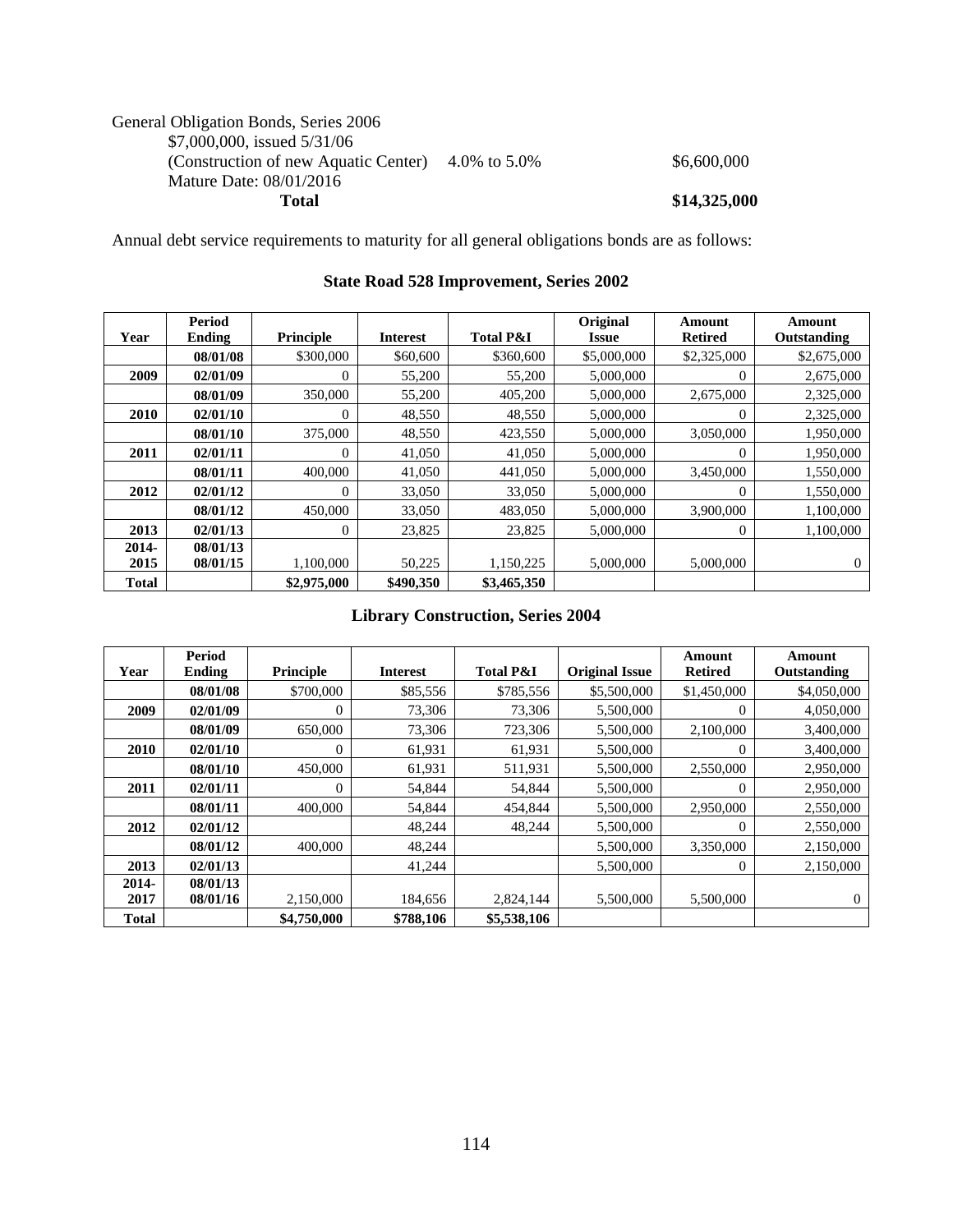|              | Period       |                  |                 |                      |                       | Amount         | Amount       |
|--------------|--------------|------------------|-----------------|----------------------|-----------------------|----------------|--------------|
| Year         | Ending       | <b>Principle</b> | <b>Interest</b> | <b>Total P&amp;I</b> | <b>Original Issue</b> | <b>Retired</b> | Outstanding  |
|              | 08/01/08     | \$1,150,000      | \$154,500       | \$1,304,500          | \$7,000,000           | \$1,550,000    | \$5,450,000  |
| 2009         | 02/01/09     | $\Omega$         | 125,750         | 125,750              | 7,000,000             | $\Omega$       | 5,450,000    |
|              | 08/01/09     | 300,000          | 125,750         | 425,750              | 7,000,000             | 1.850.000      | 5,150,000    |
| <b>2010</b>  | 02/01/10     | $\Omega$         | 119,375         | 119,375              | 7,000,000             | $\Omega$       | 5,150,000    |
|              | 08/01/10     | 300,000          | 119,375         | 419,375              | 7,000,000             | 2,150,000      | 4,850,000    |
| 2011         | 02/01/11     | $\Omega$         | 113,375         | 113,375              | 7,000,000             | $\Omega$       | 4,850,000    |
|              | 08/01/11     | 300,000          | 113,375         | 413,375              | 7,000,000             | 2,450,000      | 4,550,000    |
| 2012         | 02/01/12     | $\Omega$         | 107,375         | 107,375              | 7,000,000             | $\Omega$       | 4,550,000    |
|              | 08/01/12     | 300,000          | 107.375         | 407,375              | 7,000,000             | 2.750,000      | 4,250,000    |
| 2013         | 02/01/13     | $\mathbf{0}$     | 99,875          | 99,875               | 7,000,000             | $\theta$       | 4.250,000    |
| $2014 -$     | $08/01/13$ - |                  |                 |                      |                       |                |              |
| 2019         | 08/01/18     | 4,250,000        | 637,625         | 4,887,625            | 7,000,000             | 7,000,000      | $\mathbf{0}$ |
| <b>Total</b> |              | \$6,600,000      | \$1,823,750     | \$8,423,750          |                       |                |              |

# **Aquatic Center Construction, Series 2006**

# **GENERAL GOVERNMENT REVENUE BONDS**

**The City of Rio Rancho, New Mexico Gross Receipts Tax Refunding and Improvement Revenue Bonds, Series 2003** were issued on December 23, 2003 for the purpose of defraying the cost to be paid from bond proceeds of 1) funding public safety building construction and improvement projects, and 2) refinancing the outstanding City of Rio Rancho Gross Receipts Tax Revenue Bonds, Series 1995.

**The City of Rio Rancho, New Mexico Gross Receipts Tax Improvement Revenue Bonds, Series 2005** were issued on July 27, 2005 to provide funds for construction of a city hall facility, a maintenance yard for the City's Infrastructure Department and Cultural Enrichment Department, and street and sewer line improvements, and paying all costs pertaining to the issuance of the Bonds.

Amounts currently outstanding are as follows:

| <b>Description</b>                            | <b>Interest Rate</b> | Amount       |
|-----------------------------------------------|----------------------|--------------|
| NM Gross Receipts Tax Refunding & Improvement |                      |              |
| Revenue Bonds, Series 2003                    |                      |              |
| \$4,465,000, issued 12/23/03                  | 2.5% to 4.13%        | \$2,085,000  |
| Mature Date: 12/1/2004                        |                      |              |
| NM Gross Receipts Tax Bonds, Series 2005      |                      |              |
| \$18,130,000, issued 07/27/05                 | 3.0% to 5.0%         | \$17,360,000 |
| Mature Date: 06/01/2016                       |                      |              |
| Total                                         |                      | \$19,445,000 |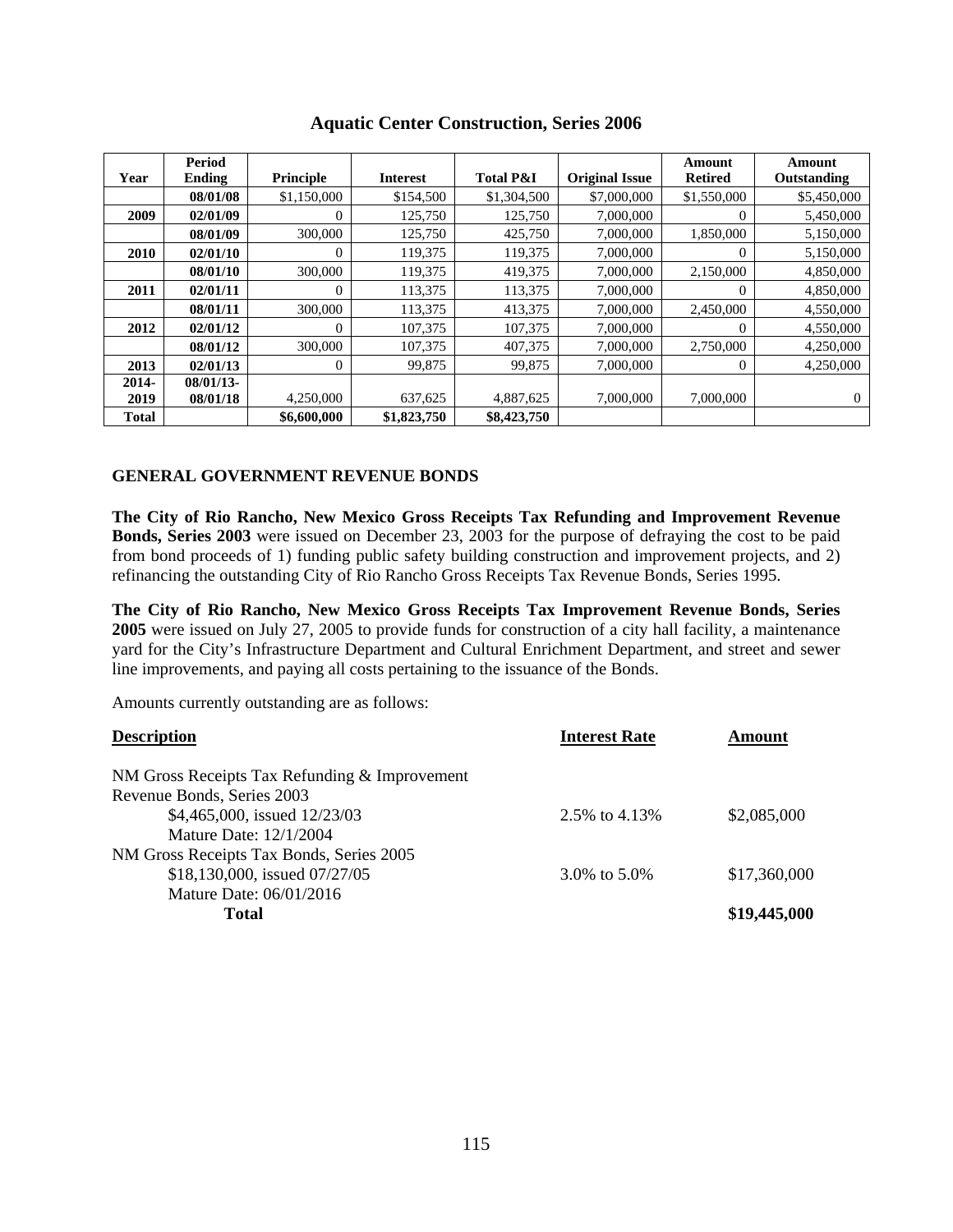Revenue bonds debt service requirements to maturity are as follows:

| Year         | Period<br><b>Ending</b> | <b>Principle</b> | <b>Interest</b> | <b>Total P&amp;I</b> | Original<br><b>Issue</b> | Amount<br><b>Retired</b> | Amount<br>Outstanding |
|--------------|-------------------------|------------------|-----------------|----------------------|--------------------------|--------------------------|-----------------------|
|              | 12/01/08                | \$0              | \$35,478        | \$35,478             | \$4,465,000              | \$0                      | \$2,085,000           |
| 2009         | 06/01/09                | 575,000          | 35.478          | 610,478              | 4,465,000                | 2,955,000                | 1,510,000             |
|              | 12/01/09                | 0                | 26,853          | 26,853               | 4,465,000                | $\Omega$                 | 1,510,000             |
| <b>2010</b>  | 06/01/10                | 595,000          | 26,853          | 621,853              | 4,465,000                | 3,550,000                | 915,000               |
|              | 12/01/10                | $\theta$         | 14,559          | 14,559               | 4,465,000                | $\Omega$                 | 915,000               |
| 2011         | 06/01/11                | 615,000          | 14,559          | 629,559              | 4,465,000                | 4,165,000                | 300,000               |
|              | 12/01/11                | 0                | 4,950           | 4,950                | 4,465,000                | $\Omega$                 | 300,000               |
| 2012         | 06/01/12                | 300,000          | 4,950           | 304,950              | 4,465,000                | 4,465,000                | $\Omega$              |
| <b>Total</b> |                         | \$2,085,000      | \$163,681       | \$2,248,681          |                          |                          |                       |

#### **NM Gross Receipts Tax Refunding & Improvement Revenue Bonds, Series 2003**

# **NM Gross Receipts Tax Revenue Bonds, Series 2005**

| Year                 | Period<br><b>Ending</b> | Principle        | <b>Interest</b>          | <b>Total P&amp;I</b>       | <b>Original Issue</b> | Amount<br><b>Retired</b> | Amount<br>Outstanding |
|----------------------|-------------------------|------------------|--------------------------|----------------------------|-----------------------|--------------------------|-----------------------|
|                      | 12/01/08                | \$0              | \$412,112                | \$412,112                  | \$18,130,000          | \$0                      | \$17,360,000          |
| 2009                 | 06/01/09                | 225,000          | 412,112                  | 637,112                    | 18,130,000            | 995,000                  | 17,135,000            |
|                      | 12/01/09                | $\overline{0}$   | 408,737                  | 408,737                    | 18,130,000            | $\theta$                 | 17,135,000            |
| 2010                 | 06/01/10                | 230,000          | 408,737                  | 638,737                    | 18,130,000            | 1,225,000                | 16,905,000            |
|                      | 12/01/10                | $\boldsymbol{0}$ | 404,137                  | 404,137                    | 18,130,000            | $\theta$                 | 16,905,000            |
| 2011                 | 06/01/11                | 245,000          | 404,137                  | 649,137                    | 18,130,000            | 1,470,000                | 16,660,000            |
|                      | 12/01/11                | $\overline{0}$   | 399,237                  | 399,237                    | 18,130,000            | $\theta$                 | 16,660,000            |
| 2012                 | 06/01/12                | 585,000          | 399,237                  | 984,237                    | 18,130,000            | 2,055,000                | 16,075,000            |
|                      | 12/01/12                | $\overline{0}$   | 387,537                  | 387,537                    | 18,130,000            | $\Omega$                 | 16,075,000            |
| 2013                 | 06/01/13                | 920,000          | 387,537                  | 1,307,537                  | 18,130,000            | 2,975,000                | 15,155,000            |
| 2014-                | $12/01/13$ -            | 15,155,000       |                          |                            | 18,130,000            | 18,130,000               |                       |
| 2025<br><b>Total</b> | 06/01/25                | \$17,360,000     | 5,187,275<br>\$9,210,794 | 20,342,275<br>\$26,570,794 |                       |                          | $\overline{0}$        |

### **ENTERPRISE REVENUE BONDS**

**The City of Rio Rancho, New Mexico Water and Wastewater System Refunding Bonds, Series 1999** were issued on January 15, 1999. The bonds were issued to advance refund the City of Rio Rancho, New Mexico Water and Wastewater System Bonds, Series 1995A which mature on and after May 15, 2007, to purchase a debt service reserve fund surety bond, to purchase a municipal bond insurance policy, and to pay certain costs of issuance.

**The City of Rio Rancho, New Mexico Water and Wastewater System Revenue Bonds, Series 2004** were issued on March 16, 2004 to provide funds for water and wastewater system improvement projects, funding the Series 2004 Reserve Account, and paying all costs pertaining to the issuance of the Bonds including the purchase of a municipal bond insurance policy.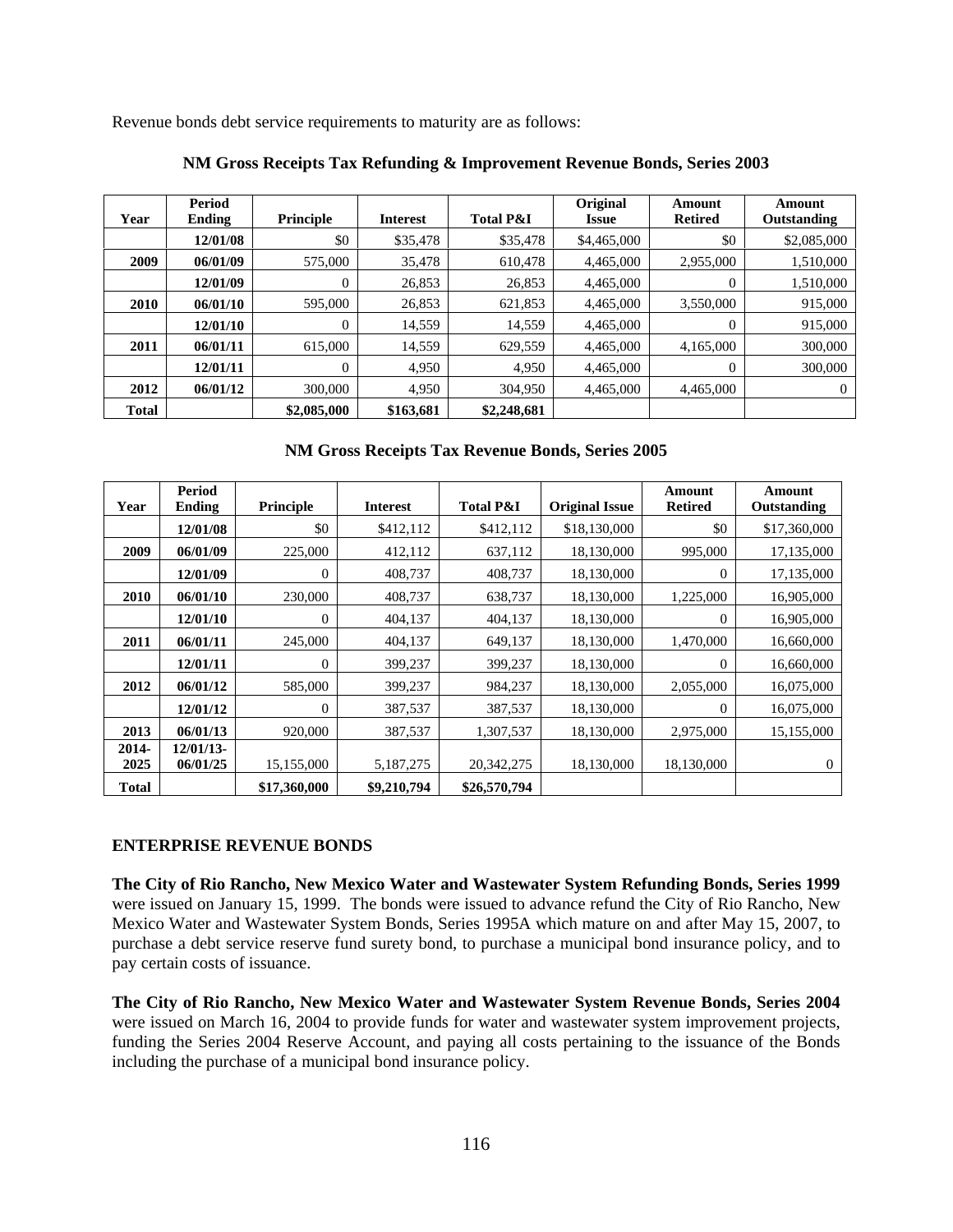**The City of Rio Rancho, New Mexico Water and Wastewater System Revenue Bonds, Series 2005**  were issued July 13, 2005 to provide funds for water and wastewater system improvement projects, funding the Series 2005 Reserve Account, and paying all costs pertaining to the issuance of the Bonds including the purchase of a municipal bond insurance policy.

**The City of Rio Rancho, New Mexico Taxable Event Center Revenue Bonds, Series 2005** were issued on June 29, 2005 to provide funds for acquiring land for, and designing, purchasing, constructing, remodeling, rehabilitating, improving, equipping and furnishing, a municipal event center, capitalizing interest on the Bonds, funding a Bond Reserve Fund and paying all costs pertaining to the issuance of the Bonds.

**The City of Rio Rancho, New Mexico Water and Wastewater System Revenue Bonds, Series 2007**  were issued February 28, 2007 to provide funds for water and wastewater system improvement projects, funding the Series 2007 Reserve Account, and paying all costs pertaining to the issuance of the Bonds including the purchase of a municipal bond insurance policy.

T**he City of Rio Rancho, New Mexico Water and Wastewater System Revenue Bonds, Series 2008**  were issued July 16, 2008 to provide funds for financing the cost of water rights; funding water and wastewater system improvement projects; funding the Series 2008 Reserve Account; and paying all costs pertaining to the issuance of the Bonds including the purchase of a municipal bond insurance policy and a municipal bond debt service reserve insurance policy.

Amounts currently outstanding are as follows:

| <b>Description</b>                                                                                                                                                            | <b>Interest Rate</b> | <b>Amount</b> |
|-------------------------------------------------------------------------------------------------------------------------------------------------------------------------------|----------------------|---------------|
| City of Rio Rancho New Mexico, Water & Wastewater<br>System Refunding Bonds, Series 1999<br>\$72,155,000, issued on 01/15/99<br>Call Date: 05/15/2010 Mature Date: 05/15/2022 | 3.0% to 5.25%        | \$64,280,000  |
| City of Rio Rancho New Mexico, Water & Wastewater<br>System Bonds, Series 2004<br>\$4,395,000, issued 3/16/04<br>Mature Date: 05/15/2024                                      | 2.375\% to 4.5\%     | \$3,750,000   |
| City of Rio Rancho New Mexico, Water & Wastewater<br>System Bonds, Series 2005<br>\$21,225,000, issued 07/13/05<br>Mature Date: 05/15/2016                                    | 3.25% to 5.0%        | \$18,920,000  |
| Taxable Event Center Revenue Bonds, Series 2005<br>\$35,750,000, issued 06/29/05<br>Mature Date: 06/01/2016                                                                   | 4.2\% to 5.15\%      | \$34,630,000  |
| City of Rio Rancho New Mexico, Water & Wastewater<br>System Bonds, Series 2007<br>\$32,930,000, issued 02/28/07<br>Mature Date: 05/15/2017                                    | 4.0\% to 4.5\%       | \$32,620,000  |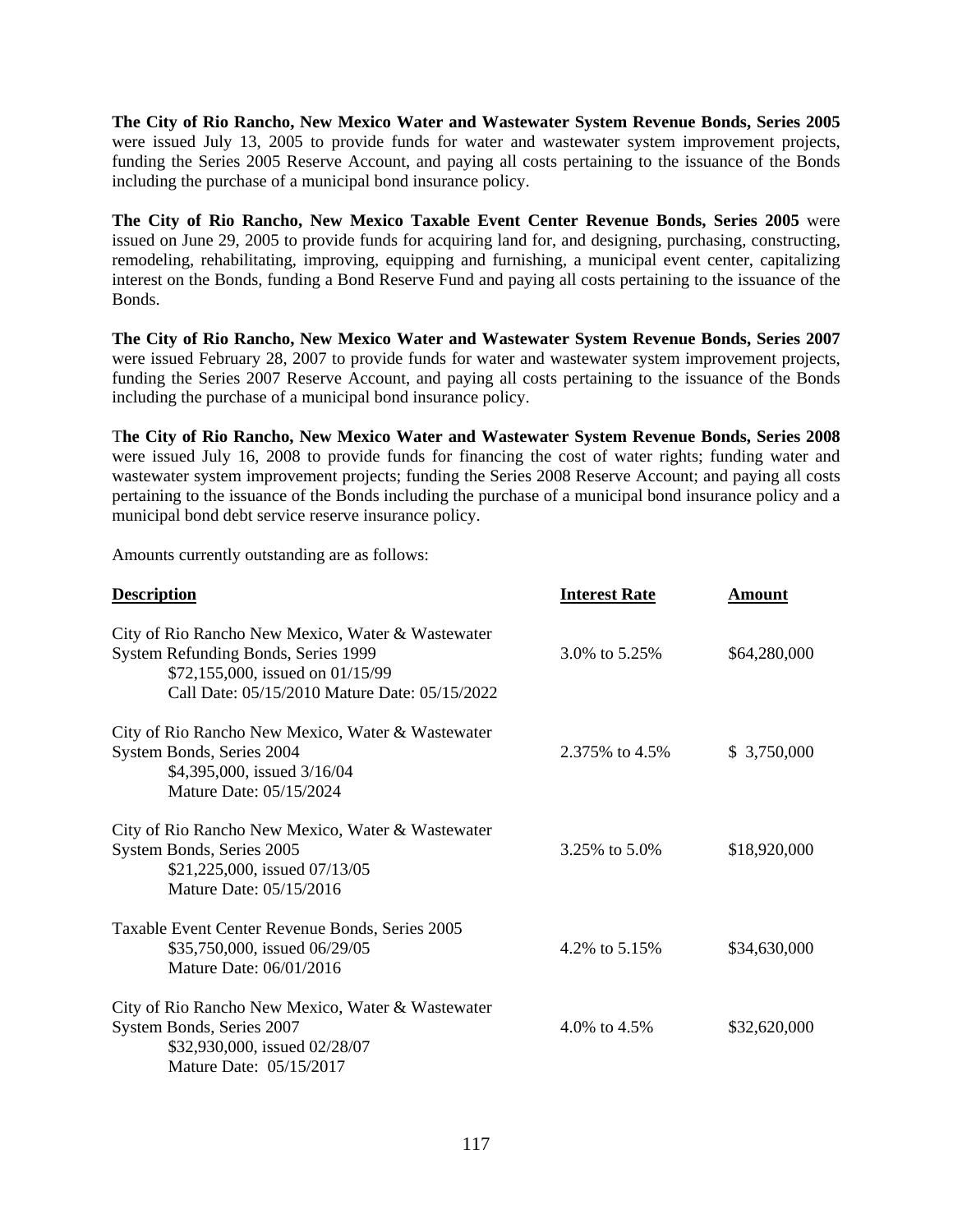#### City of Rio Rancho New Mexico, Water & Wastewater System Bonds, Series 2008 3.0% to 4.5% \$13,240,000 \$13,240,000, issued 07/16/2008 Mature Date: 05/15/2034

# **City of Rio Rancho, New Mexico Revenue Bond Coverage Business-Type Revenue Bonds Last Ten Fiscal Years**

|        |              |              | Net Revenue   |           |                           |             |          |
|--------|--------------|--------------|---------------|-----------|---------------------------|-------------|----------|
| Fiscal | Gross        |              | Available for |           | Debt Service Requirements |             |          |
| Year   | Revenues     | Expenditures | Debt Service  | Principal | Interest                  | Total       | Coverage |
| 1998   | \$14,104,316 | \$5,713,746  | \$8,390,570   | \$225,000 | \$4,878,313               | \$5,103,313 | 1.64     |
| 1999   | 14,405,928   | 6,630,734    | 7,775,194     | 390,000   | 4,867,963                 | 5,257,963   | 1.48     |
| 2000   | 14,671,167   | 5,736,411    | 8,934,756     | 900,000   | 4,417,043                 | 5,317,043   | 1.68     |
| 2001   | 14, 194, 116 | 5,116,088    | 9,078,028     | 1,260,000 | 4,377,330                 | 5,637,330   | 1.61     |
| 2002   | 16,460,803   | 8,966,365    | 7,494,438     | 1,670,000 | 4,318,880                 | 5,988,880   | 1.25     |
| 2003   | 16,557,012   | 21,758,570   | (5,201,558)   | 2,050,000 | 4,195,938                 | 6,245,938   | $-0.83$  |
| 2004   | 18, 145, 771 | 11,286,038   | 6,859,733     | 2,410,000 | 4,042,563                 | 6,452,563   | 1.06     |
| 2005   | 20,900,461   | 19,513,838   | 1,386,623     | 3,785,000 | 4,047,077                 | 7,832,077   | 0.18     |
| 2006   | 32,117,610   | 21,875,800   | 10,241,810    | 3,785,000 | 6,550,574                 | 10,335,574  | 0.99     |
| 2007   | 31,911,403   | 24,744,962   | 7,166,441     | 3,830,000 | 6,342,361                 | 10,172,361  | 0.70     |



#### **Total \$167,440,000**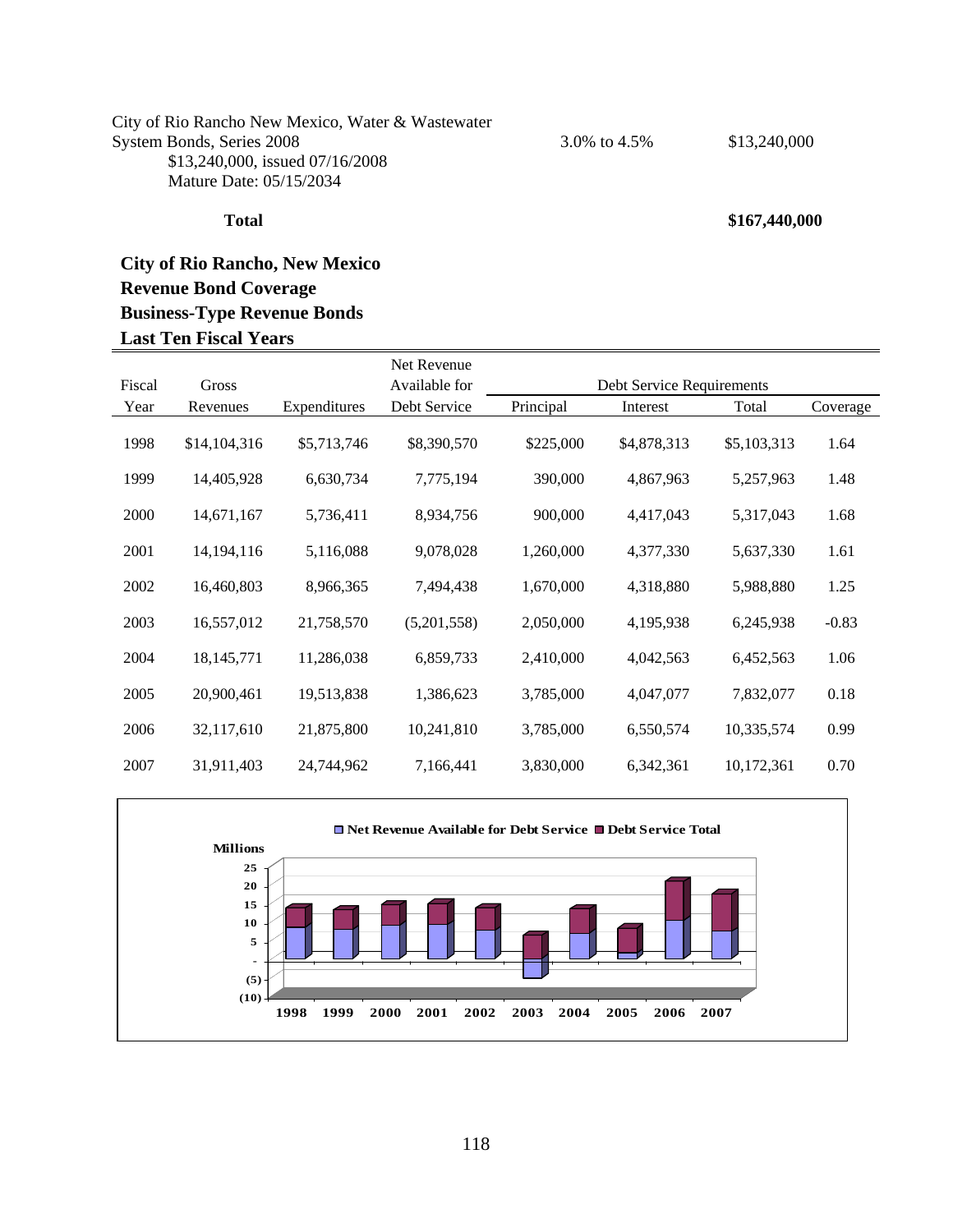Proprietary fund debt requirements to maturity are as follows:

|              | Period       |                  |                 |                      | Original            | Amount         | Amount       |
|--------------|--------------|------------------|-----------------|----------------------|---------------------|----------------|--------------|
| Year         | Ending       | <b>Principle</b> | <b>Interest</b> | <b>Total P&amp;I</b> | <i><b>Issue</b></i> | <b>Retired</b> | Outstanding  |
|              | 11/15/08     | \$0              | \$1,586,480     | \$1,586,480          | \$72,155,000        | \$0            | \$64,280,000 |
| 2009         | 05/15/09     | 3,260,000        | 1,586,480       | 4,846,480            | 72,155,000          | 11,135,000     | 61,020,000   |
|              | 11/15/09     | $\Omega$         | 1,500,905       | 1,500,905            | 72,155,000          | $\theta$       | 61,020,000   |
| 2010         | 05/15/10     | 3,435,000        | 1,500,905       | 4,935,905            | 72,155,000          | 14,570,000     | 57,585,000   |
|              | 11/15/10     | $\Omega$         | 1,410,736       | 1,410,736            | 72,155,000          | $\Omega$       | 57,585,000   |
| 2011         | 05/15/11     | 3,635,000        | 1,410,736       | 5,045,736            | 72,155,000          | 18,205,000     | 53,950,000   |
|              | 11/15/11     | 0                | 1,330,766       | 1,330,766            | 72,155,000          | 0              | 53,950,000   |
| 2012         | 05/15/12     | 3,800,000        | 1,330,766       | 5,130,766            | 72,155,000          | 22,005,000     | 50,150,000   |
|              | 11/15/12     | $\Omega$         | 1,231,016       | 1,231,016            | 72,155,000          | $\Omega$       | 50,150,000   |
| 2013         | 05/15/13     | 3,990,000        | 1,231,016       | 5,221,016            | 72,155,000          | 25,995,000     | 46,160,000   |
| 2014-        | $11/15/13$ - |                  |                 |                      |                     |                |              |
| 2022         | 05/15/22     | 46,160,000       | 12,050,298      | 58,210,298           | 72,155,000          | 72,155,000     | 0            |
| <b>Total</b> |              | \$64,280,000     | \$26,170,103    | \$96,885,813         |                     |                |              |

# **City of Rio Rancho, New Mexico Water & Wastewater System Refunding Bonds, Series 1999**

# **City of Rio Rancho, New Mexico Water & Wastewater System Bonds, Series 2004**

|              | Period        |             |                 |                      |                       | Amount         | Amount       |
|--------------|---------------|-------------|-----------------|----------------------|-----------------------|----------------|--------------|
| Year         | <b>Ending</b> | Principle   | <b>Interest</b> | <b>Total P&amp;I</b> | <b>Original Issue</b> | <b>Retired</b> | Outstanding  |
|              | 11/15/08      | \$0         | \$72,252        | \$72,252             | \$4,395,000           | \$0            | \$3,750,000  |
| 2009         | 05/15/09      | 180,000     | 72,252          | 252,252              | 4,395,000             | 825,000        | 3,570,000    |
|              | 11/15/09      | $\Omega$    | 69,552          | 69,552               | 4,395,000             | $\Omega$       | 3,570,000    |
| 2010         | 05/15/10      | 185,000     | 69,552          | 254,552              | 4,395,000             | 1,010,000      | 3,385,000    |
|              | 11/15/10      | $\theta$    | 66,777          | 66,777               | 4,395,000             | $\Omega$       | 3,385,000    |
| 2011         | 05/15/11      | 190,000     | 66,777          | 256,777              | 4,395,000             | 1,200,000      | 3,195,000    |
|              | 11/15/11      | $\theta$    | 63,927          | 63,927               | 4,395,000             | $\Omega$       | 3,195,000    |
| 2012         | 05/15/12      | 195,000     | 63,927          | 258,927              | 4,395,000             | 1,395,000      | 3,000,000    |
|              | 11/15/12      | $\theta$    | 60,880          | 60,880               | 4,395,000             | 0              | 3,000,000    |
| 2013         | 05/15/13      | 200,000     | 60,880          | 260,880              | 4,395,000             | 1,595,000      | 2,800,000    |
| 2014-        | $11/15/13$ -  |             |                 |                      |                       |                |              |
| 2024         | 05/15/24      | 2,800,000   | 759,869         | 3,559,869            | 4,395,000             | 4.395,000      | $\mathbf{0}$ |
| <b>Total</b> |               | \$3,750,000 | \$1,426,645     | \$5,176,645          |                       |                |              |

# **City of Rio Rancho, New Mexico Water & Wastewater System Bonds, Series 2005**

|              | <b>Period</b> |              |                 |                      |                       | Amount         | Amount       |
|--------------|---------------|--------------|-----------------|----------------------|-----------------------|----------------|--------------|
| Year         | <b>Ending</b> | Principle    | <b>Interest</b> | <b>Total P&amp;I</b> | <b>Original Issue</b> | <b>Retired</b> | Outstanding  |
|              | 11/15/08      | \$0          | \$444,571       | \$444.571            | \$21,225,000          | \$0            | \$18,920,000 |
| 2009         | 05/15/09      | 770,000      | 444.571         | 1,214,571            | 21,225,000            | 3,075,000      | 18,150,000   |
|              | 11/15/09      | 0            | 431,096         | 431,096              | 21,225,000            | 0              | 18,150,000   |
| 2010         | 05/15/10      | 795,000      | 431,096         | 1.226.096            | 21,225,000            | 3,870,000      | 17,355,000   |
|              | 11/15/10      | $\Omega$     | 417.184         | 417.184              | 21,225,000            | 0              | 17,355,000   |
| 2011         | 05/15/11      | 825,000      | 417,184         | 1,242,184            | 21,225,000            | 4,695,000      | 16,530,000   |
|              | 11/15/11      | $\Omega$     | 398,184         | 398,184              | 21,225,000            | 0              | 16,530,000   |
| 2012         | 05/15/12      | 860,000      | 398,184         | 1,258,184            | 21,225,000            | 5,555,000      | 15,670,000   |
|              | 11/15/12      | $\Omega$     | 380,984         | 380,984              | 21,225,000            | 0              | 15,670,000   |
| 2013         | 05/15/13      | 895,000      | 380,984         | 1,275,984            | 21,225,000            | 6,450,000      | 14,775,000   |
| 2014-        | $11/15/13$ -  |              |                 |                      |                       |                |              |
| 2025         | 05/15/25      | 14,775,000   | 5.148.990       | 19,923,990           | 21,225,000            | 21,225,000     | $_{0}$       |
| <b>Total</b> |               | \$18,920,000 | \$9,282,025     | \$28,202,025         |                       |                |              |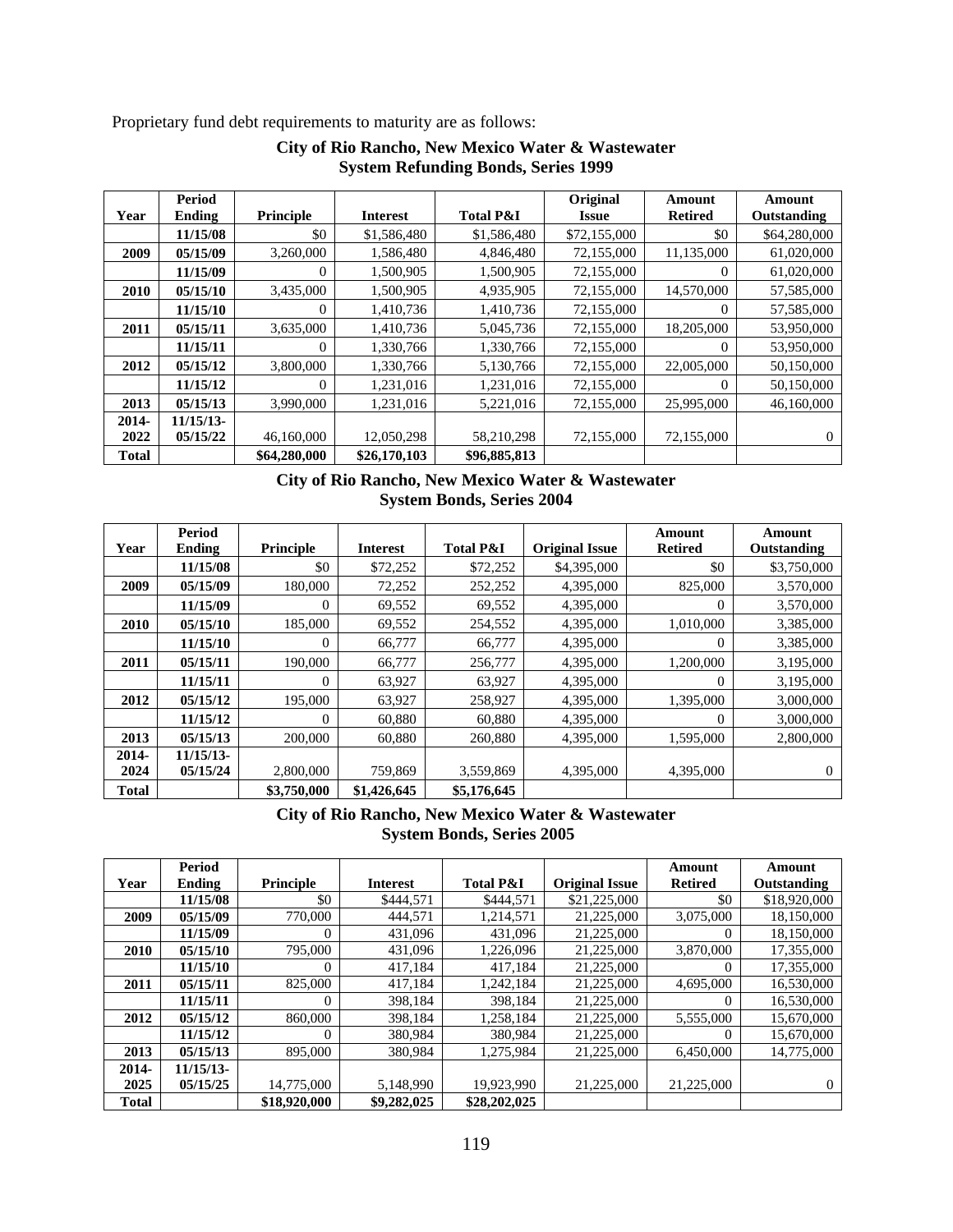## **Taxable Event Center Revenue Bonds, Series 2005**

| Year         | Period<br>Ending | Principle    | <b>Interest</b> | <b>Total P&amp;I</b> | <b>Original Issue</b> | Amount<br><b>Retired</b> | Amount<br>Outstanding |
|--------------|------------------|--------------|-----------------|----------------------|-----------------------|--------------------------|-----------------------|
|              | 12/01/08         | \$0          | \$854,873       | \$854,873            | \$35,750,000          | \$0                      | \$34,630,000          |
| 2009         | 06/01/09         | 1,165,000    | 854,873         | 2,019,873            | 35,750,000            | 2,285,000                | 33,465,000            |
|              | 12/01/09         | $\Omega$     | 829,826         | 829,826              | 35,750,000            | $\Omega$                 | 33,465,000            |
| 2010         | 06/01/10         | 1,215,000    | 829,826         | 2,044,826            | 35,750,000            | 3,500,000                | 32,250,000            |
|              | 12/01/10         | $\Omega$     | 803,248         | 803,248              | 35,750,000            | $\Omega$                 | 32,250,000            |
| 2011         | 06/01/11         | 1,270,000    | 803,248         | 2,073,248            | 35,750,000            | 4,770,000                | 30,980,000            |
|              | 12/01/11         | $\Omega$     | 803,248         | 803,248              | 35,750,000            | $\Omega$                 | 30,980,000            |
| 2012         | 06/01/12         | 1,325,000    | 775,308         | 2,100,308            | 35,750,000            | 6,095,000                | 29,655,000            |
|              | 12/01/12         | $\Omega$     | 775,308         | 775,308              | 35,750,000            | $\Omega$                 | 29,655,000            |
| 2013         | 06/01/13         | 1.385,000    | 745.495         | 2.130.495            | 35,750,000            | 7,480,000                | 28,270,000            |
| 2014-        | $12/01/13$ -     |              |                 |                      |                       |                          |                       |
| 2027         | 06/01/27         | 28,270,000   | 11,985,338      | 40,255,338           | 35,750,000            | 35,750,000               | $\Omega$              |
| <b>Total</b> |                  | \$34,630,000 | \$20,003,130    | \$54,633,130         |                       |                          |                       |

# **City of Rio Rancho, New Mexico Water & Wastewater System Bonds, Series 2007**

| Year         | Period<br><b>Ending</b> | <b>Principle</b> | <b>Interest</b> | <b>Total P&amp;I</b> | <b>Original Issue</b> | Amount<br><b>Retired</b> | Amount<br>Outstanding |
|--------------|-------------------------|------------------|-----------------|----------------------|-----------------------|--------------------------|-----------------------|
|              | 11/15/08                | \$0              | \$718,713       | \$718,713            | \$32,930,000          | \$0                      | \$32,620,000          |
| 2009         | 05/15/09                | 320,000          | 718.713         | 1.038.713            | 32,930,000            | 630,000                  | 32,300,000            |
|              | 11/15/09                | $\Omega$         | 712,313         | 712,313              | 32,930,000            | $\Omega$                 | 32,300,000            |
| 2010         | 05/15/10                | 335,000          | 712,313         | 1,047,313            | 32,930,000            | 965,000                  | 31,965,000            |
|              | 11/15/10                | $\theta$         | 705,613         | 705,613              | 32,930,000            | $\Omega$                 | 31,965,000            |
| 2011         | 05/15/11                | 345,000          | 705,613         | 1,050,613            | 32,930,000            | 1,310,000                | 31,620,000            |
|              | 11/15/11                | $\theta$         | 698,713         | 698,713              | 32,930,000            | 0                        | 31,620,000            |
| 2012         | 05/15/12                | 360,000          | 698,713         | 1,058,713            | 32,930,000            | 1,670,000                | 31,260,000            |
|              | 11/15/12                | $\theta$         | 691,513         | 691,513              | 32,930,000            | 0                        | 31,260,000            |
| 2013         | 05/15/13                | 375,000          | 691,513         | 1,066,513            | 32,930,000            | 2,045,000                | 30,885,000            |
| 2014-        | 11/15/13                |                  |                 |                      |                       |                          |                       |
| 2024         | 05/15/24                | 30,885,000       | 18,740,951      | 49,625,951           | 32,930,000            | 32,930,000               | $\Omega$              |
| <b>Total</b> |                         | \$32,620,000     | \$25,794,681    | \$58,414,681         |                       |                          |                       |

# **City of Rio Rancho, New Mexico Water & Wastewater System Bonds, Series 2008**

|              | Period       |                  |                 |                      |                       | Amount         | Amount       |
|--------------|--------------|------------------|-----------------|----------------------|-----------------------|----------------|--------------|
| Year         | Ending       | <b>Principle</b> | <b>Interest</b> | <b>Total P&amp;I</b> | <b>Original Issue</b> | <b>Retired</b> | Outstanding  |
|              | 11/15/08     | \$0              | \$184,408       | \$184,408            | \$13,240,000          | \$0            | \$13,240,000 |
| 2009         | 05/15/09     | 255,000          | 278,937         | 533,937              | 13,240,000            | 255,000        | 12,985,000   |
|              | 11/15/09     | 0                | 275,112         | 275,112              | 13,240,000            | 0              | 12,985,000   |
| 2010         | 05/15/10     | 315,000          | 275,112         | 590,112              | 13,240,000            | 3,870,000      | 12,670,000   |
|              | 11/15/10     | 0                | 270,387         | 270,387              | 13,240,000            | 0              | 12,670,000   |
| 2011         | 05/15/11     | 325,000          | 270.387         | 595,387              | 13.240,000            | 4,695,000      | 12,345,000   |
|              | 11/15/11     | $\Omega$         | 265,106         | 265,106              | 13,240,000            | 0              | 12,345,000   |
| 2012         | 05/15/12     | 335,000          | 265,106         | 600,106              | 13,240,000            | 5,555,000      | 12,010,000   |
|              | 11/15/12     |                  | 259,662         | 259,662              | 13,240,000            |                | 12,010,000   |
| 2013         | 05/15/13     | 350,000          | 259,662         | 609,662              | 13.240.000            | 6,450,000      | 11,660,000   |
| 2014-        | $11/15/13$ - |                  |                 |                      |                       |                |              |
| 2034         | 05/15/34     | 11,660,000       | 6,544,094       | 18,204,094           | 13,240,000            | 21,225,000     | $\Omega$     |
| <b>Total</b> |              | \$13,240,000     | \$9,147,973     | \$22,387,973         |                       |                |              |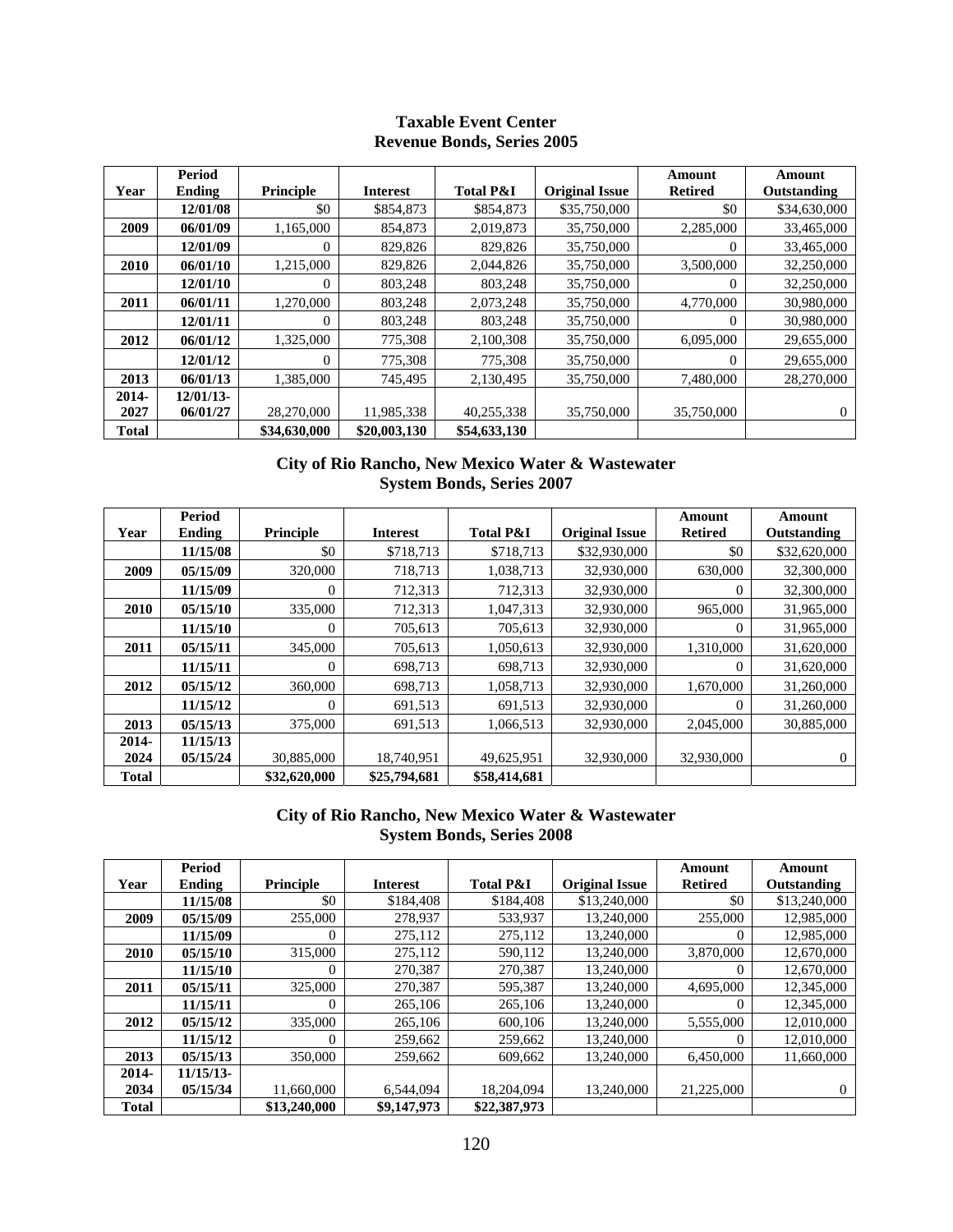#### **STATE OF NEW MEXICO LOANS**

**New Mexico Environment Department Loan Agreement 1997,** dated December 22, 1999. The loan issued by the NM Environment Department under the Clean Water State Revolving Loan Fund - also known as - Wastewater Facility Construction Loan Program. The proceeds shall be used for wastewater treatment system upgrade to increase capacity and biological nutrient removal at Plant No. 2, and other approved wastewater treatment improvements. The first payment of principal shall become due one year after the completion of the project. The loan will be payable from the net revenues derived from the operation of the Water and Wastewater Utility.

**New Mexico Finance Authority Golf Course Road Agreement 2002,** dated August 9, 2002. The loan proceeds are used for the construction of Golf Course Road, located within the city limits of Rio Rancho. Payment is made from the revenues received by the road impact fees.

**New Mexico Department of Transportation (NMDOT) Unser Boulevard Loan Agreement 2006,**  March 1, 2006. The loan proceeds are used for improvements to Unser Boulevard, including drainage, traffic signals, roadway lighting, signing, landscaping and widening the roadway. Pledged revenues for this loan is the City's one-sixteenth of one percent increment (0.0625%) of municipal infrastructure gross receipts tax enacted pursuant to Section 7-19D-11, NMSA 1991. Repayment due date for the first payment will be on the anniversary date of the "Loan Closing" (the date the NMDOT deposited the loan proceeds into the project account) following the first day of the Federal Fiscal Year.

**New Mexico Finance Authority Public Project Revolving Fund Loan 2007,** closed on March 9, 2007. The loan proceeds were used to acquire fire fighting equipment. Payment is made through the Fire Protection Fund annual distribution to the City pursuant to Section 59A-53-7, NMSA 1978 and redirected to the New Mexico Finance Authority pursuant to the intercept agreement.

**New Mexico Finance Authority PPRF Loan 2008**, dated June 20, 2008. The loan proceeds are used for the purchase of a street sweeper. Payment is made through the Municipal Road Fund monthly distribution to the City pursuant to the County and Municipal Gasoline Tax Act, NMSA 7-1-6.9 and redirected to the New Mexico Finance Authority pursuant to the intercept agreement.

Amounts currently outstanding are as follows:

| <b>Description</b>                                   | <b>Interest Rate</b> | <b>Amount</b> |
|------------------------------------------------------|----------------------|---------------|
| New Mexico Finance Authority Golf Course Road        |                      |               |
| Loan Agreement, 2002                                 | 1.97% to 4.9%        | \$348,681     |
| Due 08/09/2017                                       |                      |               |
| New Mexico Environment Department Loan               |                      |               |
| Agreement, 2003                                      | 3.00%                | \$8,414,645   |
| Due 12/13/2022                                       |                      |               |
| New Mexico Department of Transportation Unser        |                      |               |
| Boulevard Loan Agreement, 2006                       | 1.5%                 | \$325,677     |
| Due Fiscal Year 2009                                 |                      |               |
| New Mexico Finance Authority Fire Fighting Equipment |                      |               |
| Loan Program, Series 2007                            | 3.320\% to 3.910\%   | \$1,614,286   |
| Due 05/01/2022                                       |                      |               |
| New Mexico Finance Authority Street Sweeper          |                      |               |
| Loan Program, Series 2008                            | 2.32\% to 2.90\%     | \$231,639     |
| Due $05/01/2011$                                     |                      |               |
| Total                                                |                      | \$10,934,928  |
|                                                      |                      |               |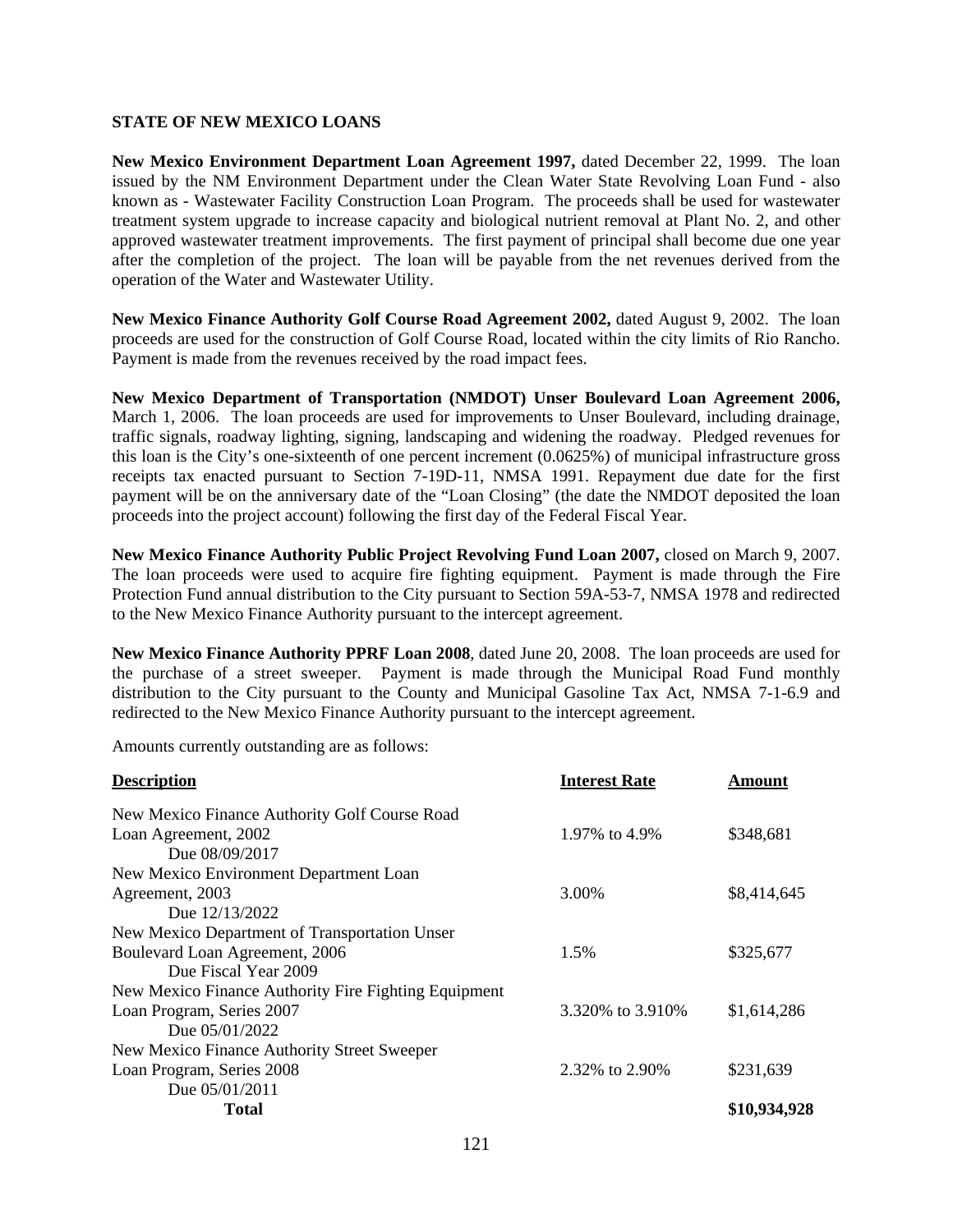New Mexico loan requirements to maturity are as follows:

|       | <b>Period</b> |                  |                 |                      |                       | Amount         | Amount      |
|-------|---------------|------------------|-----------------|----------------------|-----------------------|----------------|-------------|
| Year  | Ending        | <b>Principle</b> | <b>Interest</b> | <b>Total P&amp;I</b> | <b>Original Issue</b> | <b>Retired</b> | Outstanding |
|       | 11/01/08      | \$0              | \$7,928         | 7,928                | \$1,371,188           | \$0            | \$348,681   |
| 2009  | 05/01/09      | 86,774           | 7,928           | 94,702               | 1,371,188             | 1,109,280      | 261,908     |
|       | 11/01/09      | $\boldsymbol{0}$ | 6,015           | 6,015                | 1,371,188             | 0              | 261,908     |
| 2010  | 05/01/10      | 90.608           | 6,015           | 96,623               | 1,371,188             | 1,199.888      | 171,300     |
|       | 11/01/10      | $\overline{0}$   | 3,973           | 3,973                | 1,371,188             | 0              | 171,300     |
| 2011  | 05/01/11      | 93,815           | 3,973           | 97,788               | 1,371,188             | 1,293,703      | 77,485      |
|       | 11/01/11      | $\Omega$         | 1,813           | 1,813                | 1,371,188             | $\overline{0}$ | 77,485      |
| 2012  | 05/01/12      | 77,485           | 1,813           | 79,298               | 1,371,188             | 1,371,188      | $\Omega$    |
| Total |               | \$348,681        | \$39,458        | \$388,139            |                       |                |             |

# **New Mexico Finance Authority Golf Course Road Loan Agreement, 2001**

# **New Mexico Environment Department Wastewater Facility Construction Loan Program 1997**

|              | <b>Period</b> |                  |                 |                      |                       | Amount         | Amount      |
|--------------|---------------|------------------|-----------------|----------------------|-----------------------|----------------|-------------|
| Year         | Ending        | <b>Principle</b> | <b>Interest</b> | <b>Total P&amp;I</b> | <b>Original Issue</b> | <b>Retired</b> | Outstanding |
| 2009         | 12/02/08      | \$452,427        | \$252,439       | \$704,866            | \$10,486,627          | \$2,624,408    | \$7,962,219 |
| 2010         | 12/02/09      | 466,000          | 238,867         | 704,867              | 10,486,627            | 3,090,408      | 7,496,219   |
| 2011         | 12/02/10      | 479.979          | 224,887         | 704,866              | 10,486,627            | 3,470,387      | 7,016,240   |
| 2012         | 12/02/11      | 494,379          | 210,487         | 704,866              | 10,486,627            | 3,964,766      | 6,521,861   |
| 2013         | 12/02/11      | 509,210          | 195,556         | 734,097              | 10,486,627            | 4,473,976      | 6,012,651   |
| $2014 -$     | $12/02/13-$   |                  |                 |                      |                       |                |             |
| 2022         | 12/02/22      | 6,012,651        | 1,036,110       | 7,048,761            | 10,486,627            | 10,486,627     | $^{(1)}$    |
| <b>Total</b> |               | \$8,414,645      | \$2,158,346     | \$10,572,991         |                       |                |             |

# **New Mexico Finance Authority Fire Fighting Equipment Loan Program, 2007**

| Year         | Period<br><b>Ending</b> | <b>Principle</b> | <b>Interest</b> | <b>Total P&amp;I</b> | Original<br>Issue | Amount<br><b>Retired</b> | Amount<br>Outstanding |
|--------------|-------------------------|------------------|-----------------|----------------------|-------------------|--------------------------|-----------------------|
|              | 11/01/08                | \$0              | \$31,607        | \$31,607             | \$1,649,286       | \$0                      | \$1,614,286           |
| 2009         | 05/01/09                | 89,624           | 31,607          | 121,231              | 1,649,286         | 124,624                  | 1,524,662             |
|              | 11/01/09                | $\overline{0}$   | 29,994          | 29,994               | 1,649,286         | $\theta$                 | 1,524,662             |
| 2010         | 05/01/10                | 92,850           | 29,994          | 122,844              | 1,649,286         | 217,474                  | 1,431,812             |
|              | 11/01/10                | $\mathbf{0}$     | 28,309          | 28,309               | 1,649,286         | $\theta$                 | 1,431,812             |
| 2011         | 05/01/11                | 96,221           | 28,309          | 124,530              | 1,649,286         | 313,695                  | 1,335,591             |
|              | 11/01/11                | $\overline{0}$   | 26,548          | 26,548               | 1,649,286         | $\theta$                 | 1,335,591             |
| 2012         | 05/01/12                | 99,742           | 26,548          | 126,290              | 1,649,286         | 413,437                  | 1,235,849             |
|              | 11/01/12                | $\overline{0}$   | 24,693          | 24,693               | 1,649,286         | $\theta$                 | 1,235,849             |
| 2013         | 05/01/13                | 103,453          | 24,693          | 128,146              | 1,649,286         | 516,890                  | 1,132,396             |
| 2014-        | $11/01/13$ -            |                  |                 |                      |                   |                          |                       |
| 2022         | 05/01/22                | 1,132,396        | 242,397         | 1,374,793            | 1,649,286         | 1,649,286                | 0                     |
| <b>Total</b> |                         | \$1,614,286      | \$524,699       | \$2,138,985          |                   |                          |                       |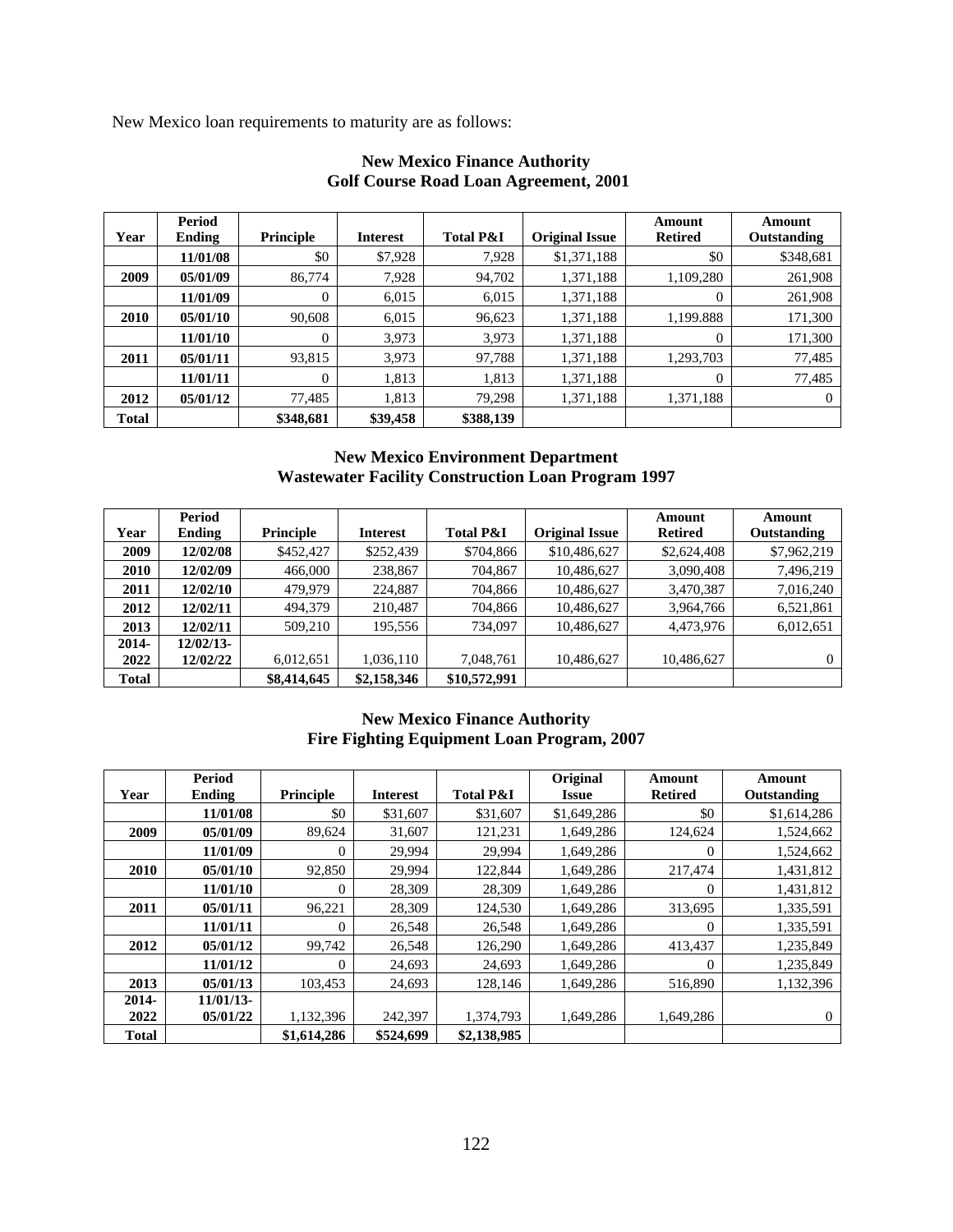| Year  | Period<br>Ending | <b>Principle</b> | <b>Interest</b> | <b>Total P&amp;I</b> | Original<br><b>Issue</b> | Amount<br><b>Retired</b> | Amount<br>Outstanding |
|-------|------------------|------------------|-----------------|----------------------|--------------------------|--------------------------|-----------------------|
| 2009  | 03/01/09         | \$325,677        | 14.656          | 340.333              | 3.600.000                | 3,600,000                |                       |
| Total |                  | \$325,677        | \$14,656        | \$340,333            |                          |                          |                       |

#### **New Mexico Department of Transportation Unser Boulevard Loan Agreement, 2006**

# **New Mexico Finance Authority Street Sweeper Loan, 2008**

|       | <b>Period</b> |                  |                 |                      |                       | Amount         | Amount             |
|-------|---------------|------------------|-----------------|----------------------|-----------------------|----------------|--------------------|
| Year  | Ending        | <b>Principle</b> | <b>Interest</b> | <b>Total P&amp;I</b> | <b>Original Issue</b> | <b>Retired</b> | <b>Outstanding</b> |
|       | 11/01/08      | \$0              | \$2,213         | \$2,213              | \$231,639             | \$0            | \$231,639          |
| 2009  | 05/01/09      | 68.137           | 3.040           | 71,177               | 231,639               | 68.137         | 163,502            |
|       | 11/01/09      | 0                | 2,250           | 2,250                | 231,639               | $\theta$       | 163,502            |
| 2010  | 05/01/10      | 80.702           | 2,250           | 82,952               | 231,639               | 148,839        | 82,800             |
|       | 11/01/10      | $\Omega$         | 1.201           | 1.201                | 231,639               | $\theta$       | 82,800             |
| 2011  | 05/01/11      | 82,800           | 1.201           | 84,001               | 231,639               | 231,639        | $\Omega$           |
| Total |               | \$231,639        | \$12,153        | \$243,792            |                       |                |                    |